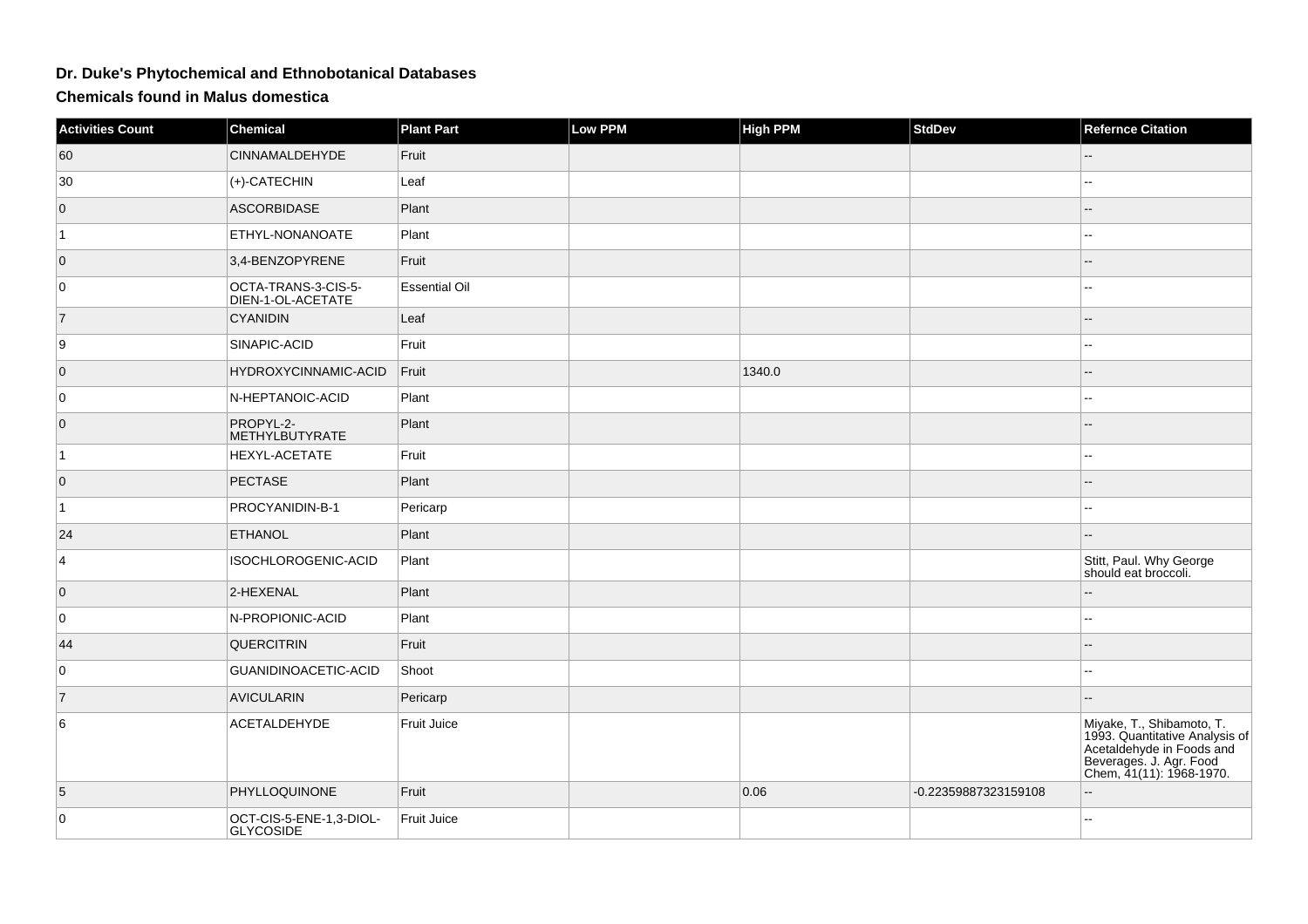| <b>Activities Count</b> | Chemical                                                   | <b>Plant Part</b>      | Low PPM | <b>High PPM</b> | StdDev              | <b>Refernce Citation</b>                                                                                                                                                                           |
|-------------------------|------------------------------------------------------------|------------------------|---------|-----------------|---------------------|----------------------------------------------------------------------------------------------------------------------------------------------------------------------------------------------------|
| $\overline{0}$          | 2-(1,1-DIMETHYLETHYL)-<br>CYCLOHECYLACETATE                | Fruit                  |         |                 |                     |                                                                                                                                                                                                    |
| 62                      | GALLIC-ACID                                                | Pericarp               |         |                 |                     |                                                                                                                                                                                                    |
| $\overline{0}$          | N-NONANOL-2-NONANOL                                        | Plant                  |         |                 |                     |                                                                                                                                                                                                    |
| $\overline{0}$          | CAFFEETANNIN                                               | Plant                  |         |                 |                     | $\sim$ $\sim$                                                                                                                                                                                      |
| $\vert$ 1               | <b>PYRROLIDINE</b>                                         | <b>Fruit Epidermis</b> |         | 1.5             |                     | ш,                                                                                                                                                                                                 |
| 0                       | GAMMA-METHYL-PROLINE   Plant                               |                        |         |                 |                     | --                                                                                                                                                                                                 |
| 44                      | QUERCITRIN                                                 | Pericarp               |         |                 |                     |                                                                                                                                                                                                    |
| $\overline{0}$          | METHYL-GUANIDINE                                           | Shoot                  |         |                 |                     |                                                                                                                                                                                                    |
| 8                       | STEARIC-ACID                                               | Seed                   |         |                 |                     | Fathy, M. M., Abd El Megid,<br>R. M. 1995. A Comparative<br>Study of the Lipid Contents<br>and the Antimicrobial Activity<br>of Certain Rosaceous Seeds.<br>Zagazig J Pharm Sci, 4(2):<br>121-127. |
| 0                       | PROCYANIDIN-G                                              | Leaf                   |         |                 |                     | --                                                                                                                                                                                                 |
| $\vert$ 4               | METHYL-BENZOATE                                            | Fruit                  |         |                 |                     |                                                                                                                                                                                                    |
| 75                      | KAEMPFEROL                                                 | Fruit                  |         | $ 2.0\rangle$   | -0.5794291374991353 | $\overline{\phantom{a}}$                                                                                                                                                                           |
| $ 2\rangle$             | <b>BETA-ALANINE</b>                                        | Fruit                  |         |                 |                     |                                                                                                                                                                                                    |
| 16                      | ACETIC-ACID                                                | Plant                  |         |                 |                     | Щ,                                                                                                                                                                                                 |
| $\overline{0}$          | D-L-NONACOSANOL                                            | Plant                  |         |                 |                     |                                                                                                                                                                                                    |
| 0                       | I-PENTYL-I-PENTANOATE                                      | Plant                  |         |                 |                     | --                                                                                                                                                                                                 |
| $\overline{0}$          | 1,3,3,-TRIMETHYL-DIOXA-<br>$2,7-$<br>BICYCLO(2,2,1)HEPTANE | Fruit                  |         |                 |                     |                                                                                                                                                                                                    |
| 25                      | P-COUMARIC-ACID                                            | Leaf                   |         |                 |                     | --                                                                                                                                                                                                 |
| $\overline{0}$          | ETHYL-METHYLBUTYRATE                                       | Plant                  |         |                 |                     |                                                                                                                                                                                                    |
| $\overline{0}$          | 20-HYDROXYURSOLIC-<br><b>ACID</b>                          | Plant                  |         |                 |                     | J.S. Glasby Dict.Pls<br>Containing 2ndary<br>Metabolite. 1991.                                                                                                                                     |
| $\overline{0}$          | OCTA-TRANS-3-CIS-5-<br>DIEN-1-OL                           | <b>Essential Oil</b>   |         |                 |                     |                                                                                                                                                                                                    |
| $\overline{0}$          | <b>CUTIN</b>                                               | <b>Fruit Epidermis</b> |         |                 |                     |                                                                                                                                                                                                    |
| $\overline{0}$          | N-HEHYL-N-HEXANOATE                                        | Plant                  |         |                 |                     |                                                                                                                                                                                                    |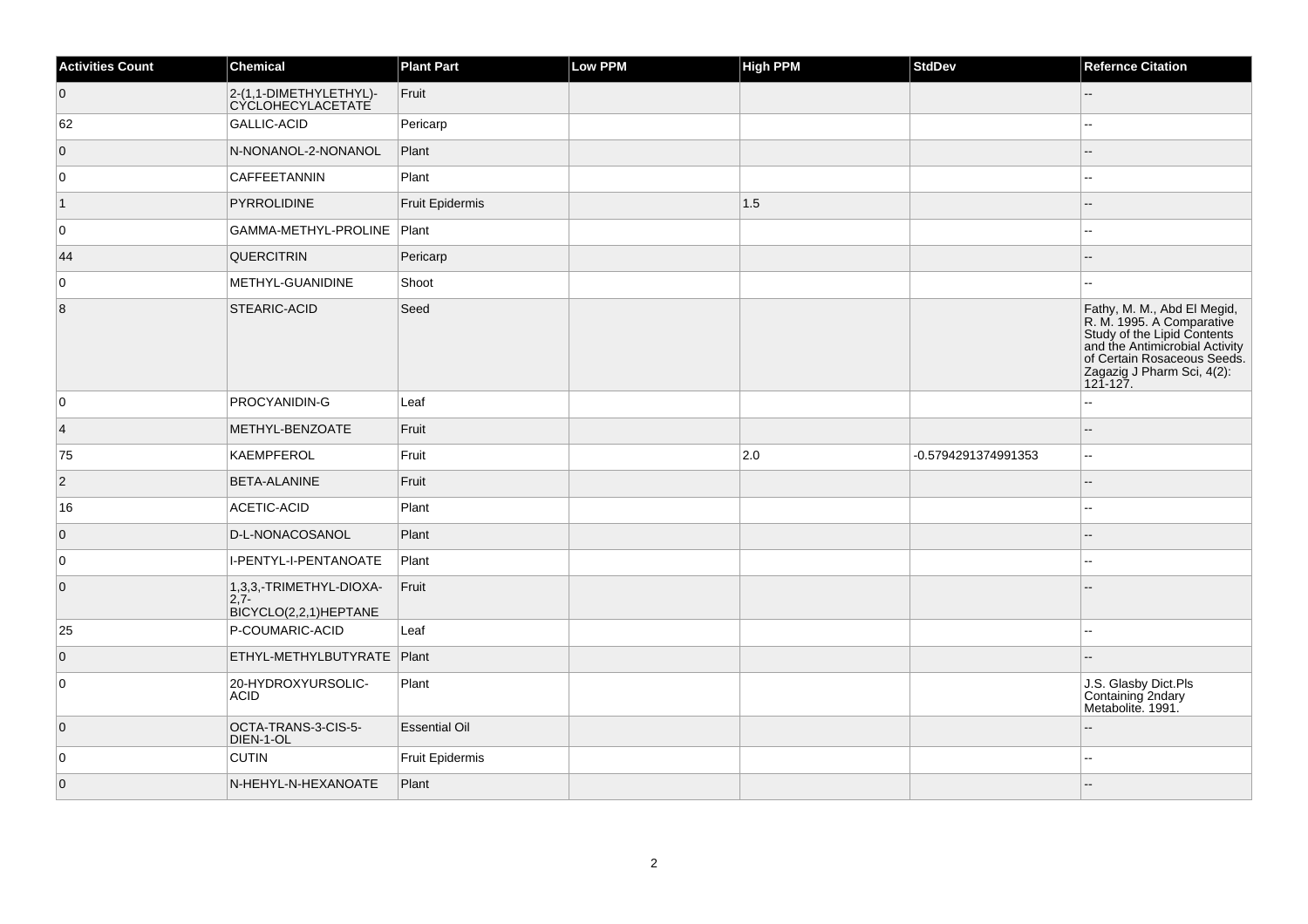| <b>Activities Count</b> | Chemical                                                                          | <b>Plant Part</b>  | Low PPM | <b>High PPM</b> | <b>StdDev</b> | <b>Refernce Citation</b>                                                                                                                                                                                                      |
|-------------------------|-----------------------------------------------------------------------------------|--------------------|---------|-----------------|---------------|-------------------------------------------------------------------------------------------------------------------------------------------------------------------------------------------------------------------------------|
| 0                       | PROPANOL                                                                          | Plant              |         |                 |               | $\sim$                                                                                                                                                                                                                        |
| $\vert$ 1               | ETHYL-PROPIONATE                                                                  | Fruit              |         |                 |               |                                                                                                                                                                                                                               |
| 3                       | <b>MANNOSE</b>                                                                    | Plant              |         |                 |               | ÷÷                                                                                                                                                                                                                            |
| $\vert$ 1               | PROCYANIDIN-B-1                                                                   | Leaf               |         |                 |               |                                                                                                                                                                                                                               |
| 0                       | ISOBUTYL-FORMATE                                                                  | Plant              |         |                 |               | ٠.                                                                                                                                                                                                                            |
| $\overline{0}$          | 2-HEPTANOL                                                                        | Plant              |         |                 |               |                                                                                                                                                                                                                               |
| 0                       | N-PROPANOL                                                                        | Plant              |         |                 |               | 44                                                                                                                                                                                                                            |
| $\overline{0}$          | QUERCETIN-ARABINOSIDE   Plant                                                     |                    |         |                 |               |                                                                                                                                                                                                                               |
| 6                       | <b>GUANIDINE</b>                                                                  | Shoot              |         |                 |               | --                                                                                                                                                                                                                            |
| 23                      | <b>MELATONIN</b>                                                                  | Fruit              |         |                 |               | Hattori, A., et. al. 1995.<br>Identification of Melatonin in<br>Plants and its Effects on<br>Plasma Melatonin Levels and<br>Binding to Melatonin<br>Receptors in Vertebrates.<br>Biochem. Mol. Biol. Int.,<br>35(3): 627-634. |
| 0                       | MYO-INOSITOL                                                                      | Pollen Or Spore    |         | 4500.0          |               | ÷÷                                                                                                                                                                                                                            |
| $\overline{0}$          | TRANS-ABSCISIC-ACID                                                               | <b>Fruit Juice</b> |         |                 |               |                                                                                                                                                                                                                               |
| 0                       | JASMONIC-ACID                                                                     | Fruit              |         |                 |               |                                                                                                                                                                                                                               |
| $\overline{0}$          | OCT-CIS-5-ENE-1,3-DIOL                                                            | <b>Fruit Juice</b> |         |                 |               |                                                                                                                                                                                                                               |
| $\overline{0}$          | VOMIFOLIOL-1-O-BETA-D-<br>XYLOPYRANOSYL-6-O-<br>BETA-D-<br><b>GLUCOPYRANOSIDE</b> | Fruit              |         |                 |               | 44                                                                                                                                                                                                                            |
| 62                      | <b>GALLIC-ACID</b>                                                                | Fruit              |         |                 |               |                                                                                                                                                                                                                               |
| $\overline{0}$          | PYROXIDINE                                                                        | Plant              |         |                 |               | шш.                                                                                                                                                                                                                           |
| $\overline{0}$          | GAMMA-<br>GUANIDINOPROPIONIC-<br><b>ACID</b>                                      | Shoot              |         |                 |               | --                                                                                                                                                                                                                            |
| $\vert$ 1               | PYRROLIDINE                                                                       | Pericarp           |         | 1.5             |               | ÷÷                                                                                                                                                                                                                            |
| $\overline{0}$          | METHYL-FORMATE                                                                    | Plant              |         |                 |               |                                                                                                                                                                                                                               |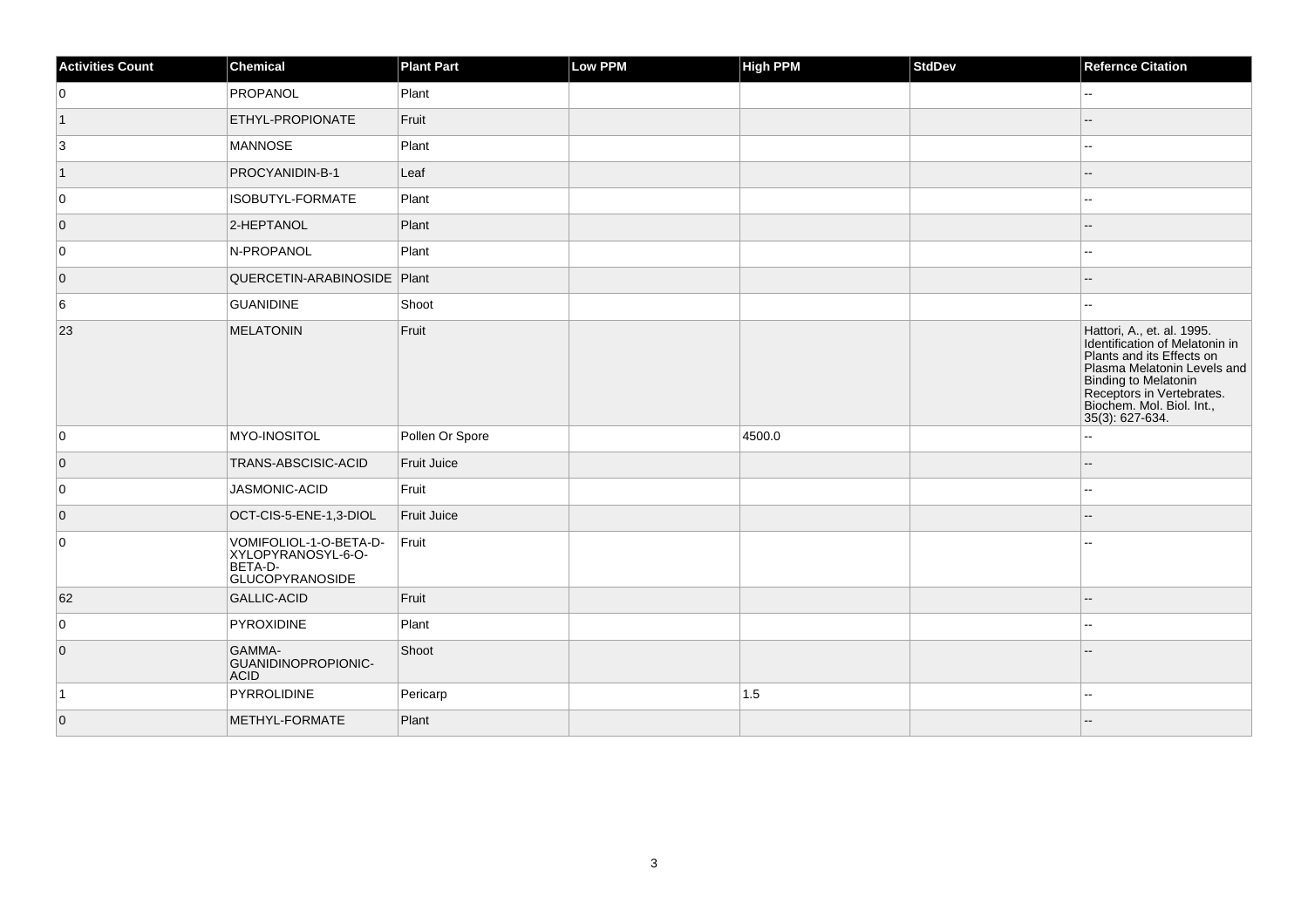| <b>Activities Count</b> | Chemical                               | Plant Part           | <b>Low PPM</b> | High PPM | <b>StdDev</b> | Refernce Citation                                                                                                                                                                                  |
|-------------------------|----------------------------------------|----------------------|----------------|----------|---------------|----------------------------------------------------------------------------------------------------------------------------------------------------------------------------------------------------|
| 13                      | PALMITIC-ACID                          | Seed                 |                |          |               | Fathy, M. M., Abd El Megid,<br>R. M. 1995. A Comparative<br>Study of the Lipid Contents<br>and the Antimicrobial Activity<br>of Certain Rosaceous Seeds.<br>Zagazig J Pharm Sci, 4(2):<br>121-127. |
| $\overline{0}$          | PHLORETAMIDE                           | Fruit                |                |          |               |                                                                                                                                                                                                    |
| 0                       | PROCYANIDIN-E                          | Leaf                 |                |          |               |                                                                                                                                                                                                    |
| $\vert$ 1               | <b>ISOVALERALDEHYDE</b>                | Fruit                |                |          |               |                                                                                                                                                                                                    |
| 7                       | INDOLE-3-ACETIC-ACID                   | Stem Bark            |                |          |               |                                                                                                                                                                                                    |
| $\overline{0}$          | <b>BENZYL-AMINE</b>                    | Fruit Epidermis      |                | 0.6      |               | н.                                                                                                                                                                                                 |
| 6                       | <b>ACETALDEHYDE</b>                    | Plant                |                |          |               | $\overline{\phantom{a}}$                                                                                                                                                                           |
| $\overline{0}$          | D-GLUCONIC-ACID                        | Plant                |                |          |               |                                                                                                                                                                                                    |
| $\overline{0}$          | I-PENTYL-FORMATE                       | Plant                |                |          |               |                                                                                                                                                                                                    |
| 0                       | -D-GLUCITOL                            | Plant                |                |          |               |                                                                                                                                                                                                    |
| 0                       | N-NONANOIC-ACID                        | Plant                |                |          |               |                                                                                                                                                                                                    |
| $\overline{0}$          | METHYL-GUANIDINE                       | Stem                 |                |          |               |                                                                                                                                                                                                    |
| $ 2\rangle$             | ETHYL-ISOBUTYRATE                      | Plant                |                |          |               |                                                                                                                                                                                                    |
| 8                       | LACTIC-ACID                            | Plant                |                |          |               |                                                                                                                                                                                                    |
| 0                       | 2-PROPANOL                             | Plant                |                |          |               |                                                                                                                                                                                                    |
| $\overline{0}$          | OCTA-CIS-3-CIS-5-DIEN-1-<br>OL-ACETATE | <b>Essential Oil</b> |                |          |               |                                                                                                                                                                                                    |
| 0                       | <b>CREATINE</b>                        | Shoot                |                |          |               | $\overline{a}$                                                                                                                                                                                     |
| $\vert$ 1               | HEXYL-FORMATE                          | Plant                |                |          |               |                                                                                                                                                                                                    |
| 0                       | N-DECANOL                              | Plant                |                |          |               | $\sim$ $\sim$                                                                                                                                                                                      |
| $\vert$ 2               | ETHYL-ISOBUTYRATE                      | Fruit                |                |          |               |                                                                                                                                                                                                    |
| $\vert$ 1               | PROCYANIDIN-B-1                        | Fruit Juice          |                |          |               |                                                                                                                                                                                                    |
| $\overline{0}$          | TETRADECYL-ACETATE                     | Leaf                 |                |          |               |                                                                                                                                                                                                    |
| 12                      | <b>ESTRAGOLE</b>                       | <b>Essential Oil</b> |                |          |               |                                                                                                                                                                                                    |
| $\overline{0}$          | ISOBUTYL-BUTYRATE                      | Plant                |                |          |               |                                                                                                                                                                                                    |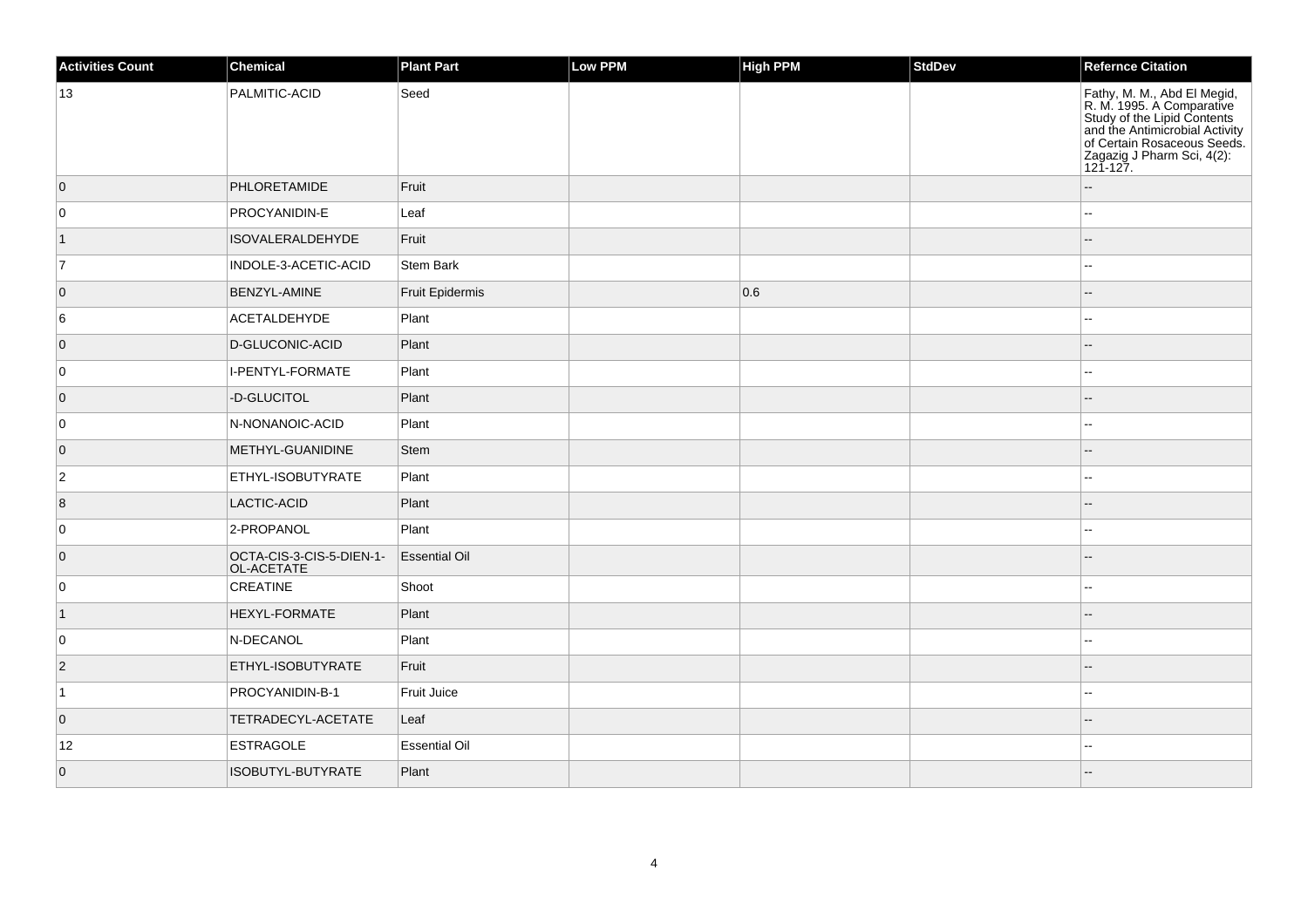| <b>Activities Count</b> | Chemical                                                             | <b>Plant Part</b> | Low PPM | <b>High PPM</b> | <b>StdDev</b> | <b>Refernce Citation</b>                                                                                                                                                                           |
|-------------------------|----------------------------------------------------------------------|-------------------|---------|-----------------|---------------|----------------------------------------------------------------------------------------------------------------------------------------------------------------------------------------------------|
| 0                       | 2-BUTANOL                                                            | Plant             |         |                 |               | --                                                                                                                                                                                                 |
| $\overline{0}$          | N-PENTYL-OCTANOATE                                                   | Plant             |         |                 |               | $-$                                                                                                                                                                                                |
| $\overline{1}$          | CATALASE                                                             | Plant             |         |                 |               | $-1$                                                                                                                                                                                               |
| $\vert 4 \vert$         | QUERCETIN-3-<br><b>RHAMNOGLUCOSIDE</b>                               | Plant             |         |                 |               |                                                                                                                                                                                                    |
| $\vert$ 1               | GLYOXYLIC-ACID                                                       | Plant             |         |                 |               |                                                                                                                                                                                                    |
| $\overline{0}$          | METHYL-2-XI-ACETOXY-20- Pericarp<br>BETA-HYDROXY-<br><b>URSONATE</b> |                   |         |                 |               |                                                                                                                                                                                                    |
| 0                       | N-ALPHA-ACETYL-L-<br>ARGININE                                        | Stem              |         |                 |               | ۵.                                                                                                                                                                                                 |
| 8                       | <b>INOSITOL</b>                                                      | Plant             |         |                 |               | --                                                                                                                                                                                                 |
| 0                       | N-1-N-5-N-10-TRI-TRANS-4- Flower<br>COUMAROYL-SPERMIDINE             |                   |         |                 |               | --                                                                                                                                                                                                 |
| 89                      | URSOLIC-ACID                                                         | Pericarp          |         |                 |               | --                                                                                                                                                                                                 |
| $\overline{2}$          | <b>FRIEDELIN</b>                                                     | <b>Heart Wood</b> |         |                 |               | --                                                                                                                                                                                                 |
| $\overline{0}$          | GAMMA-<br>GUANIDINOBUTYRIC-ACID                                      | Shoot             |         |                 |               | $-$                                                                                                                                                                                                |
| $\overline{0}$          | PROPYL-BUTYRATE                                                      | Fruit             |         |                 |               | $\overline{\phantom{a}}$                                                                                                                                                                           |
| $ 2\rangle$             | METHYL-CAPROATE                                                      | Plant             |         |                 |               | --                                                                                                                                                                                                 |
| $\overline{0}$          | N-OCTACOSANE                                                         | Seed              |         |                 |               | Fathy, M. M., Abd El Megid,<br>R. M. 1995. A Comparative<br>Study of the Lipid Contents<br>and the Antimicrobial Activity<br>of Certain Rosaceous Seeds.<br>Zagazig J Pharm Sci, 4(2):<br>121-127. |
| $\overline{0}$          | PROCYANIDIN-D-1                                                      | Leaf              |         |                 |               | --                                                                                                                                                                                                 |
| 4                       | ISOPROPYL-ACETATE                                                    | Fruit             |         |                 |               | $\overline{\phantom{a}}$                                                                                                                                                                           |
| $\overline{7}$          | INDOLE-3-ACETIC-ACID                                                 | Leaf              |         |                 |               | --                                                                                                                                                                                                 |
| 0                       | ABSCISIC-ACID                                                        | Fruit             |         |                 |               | 44                                                                                                                                                                                                 |
| $\overline{0}$          | <b>I-PENTANOL</b>                                                    | Plant             |         |                 |               | $- -$                                                                                                                                                                                              |
| 0                       | N-METHYL-<br>PHENETHYLAMINE                                          | Fruit             |         | $1.2$           |               | --                                                                                                                                                                                                 |
| $\overline{0}$          | BUTYL-VALERIANATE                                                    | Plant             |         |                 |               |                                                                                                                                                                                                    |
| 30                      | <b>HYPEROSIDE</b>                                                    | Heart Wood        |         |                 |               |                                                                                                                                                                                                    |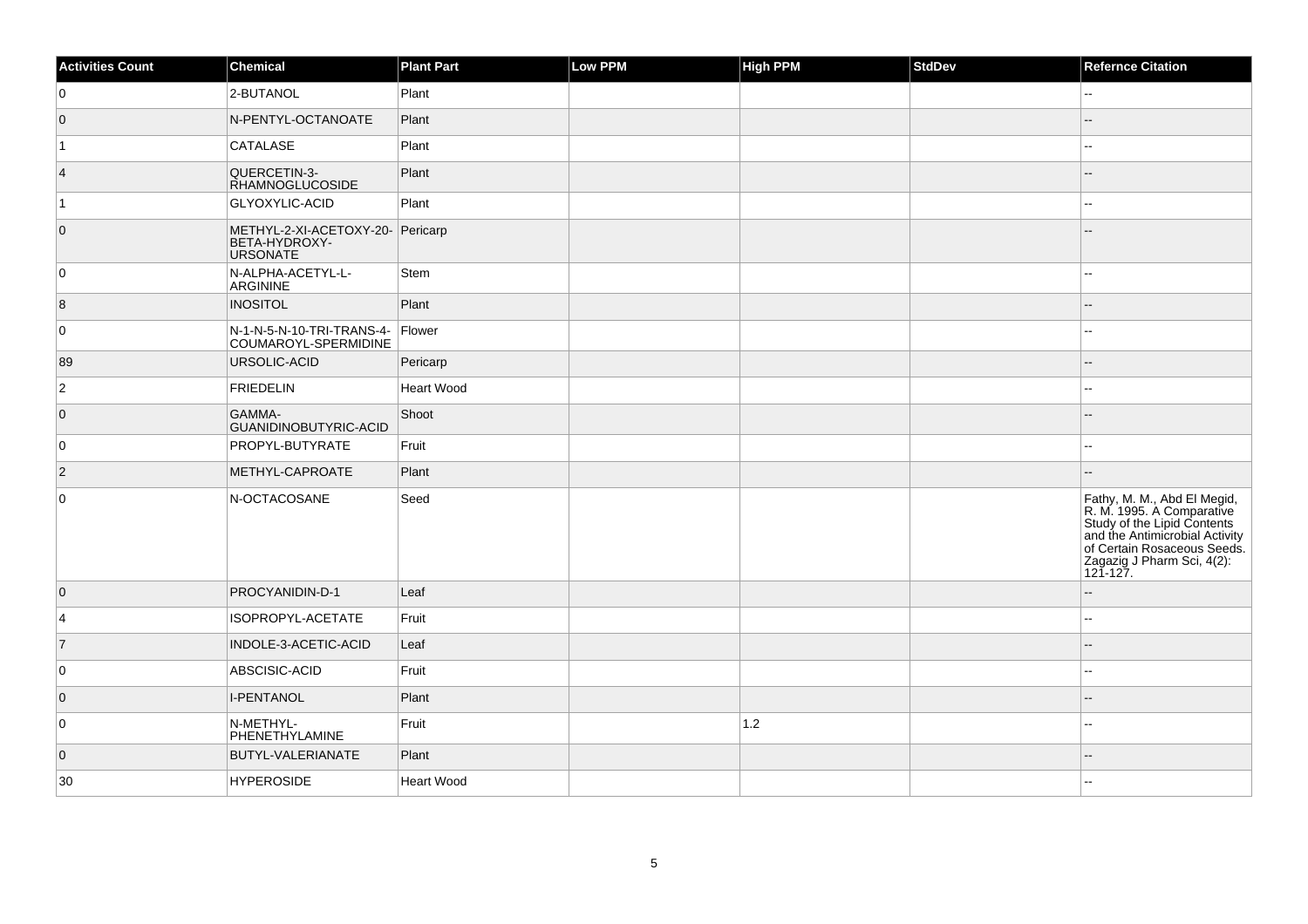| <b>Activities Count</b> | Chemical                               | <b>Plant Part</b>    | Low PPM | <b>High PPM</b> | StdDev | <b>Refernce Citation</b> |
|-------------------------|----------------------------------------|----------------------|---------|-----------------|--------|--------------------------|
| $\overline{0}$          | ETHYL-HEXANOATE                        | Plant                |         |                 |        | --                       |
| 0                       | L-QUINIC-ACID                          | Plant                |         |                 |        | ۵.                       |
| $\overline{0}$          | 2-PHENETHYLACETATE                     | Plant                |         |                 |        |                          |
| 0                       | OCTA-CIS-3-CIS-5-DIEN-1-<br>OL         | <b>Essential Oil</b> |         |                 |        | --                       |
| $\overline{0}$          | COUMARIC-ACID                          | Plant                |         |                 |        |                          |
| 14                      | <b>SHIKIMIC-ACID</b>                   | Plant                |         |                 |        |                          |
| $\mathbf{1}$            | HEXYL-BUTYRATE                         | Plant                |         |                 |        |                          |
| 0                       | N-COUMARYL-QUINIC-<br><b>ACID</b>      | Plant                |         |                 |        | ۵.                       |
| 27                      | PROCYANIDINS                           | Leaf                 |         |                 |        |                          |
| 6                       | ETHYL-ACETATE                          | Fruit                |         |                 |        |                          |
| $\overline{0}$          | <b>MALVIDIN-</b><br>MONOGLYCOSIDE      | Plant                |         |                 |        |                          |
| $\vert$ 1               | PROCYANIDIN-B-1                        | Fruit                |         |                 |        | ۵.                       |
| $\overline{0}$          | TETRADECENYL-ACETATE                   | $\vert$ Leaf         |         |                 |        |                          |
| 0                       | BUTANAL                                | Fruit                |         |                 |        | --                       |
| $\overline{0}$          | ALPHA-OXOGLUTARIC-<br><b>ACID</b>      | Plant                |         |                 |        | --                       |
| 3                       | ISOBUTYL-ACETATE                       | Plant                |         |                 |        | ۵.                       |
| $\overline{0}$          | 2,4-METHYLENE-<br><b>CHOLESTEROL</b>   | Pollen Or Spore      |         |                 |        |                          |
| 0                       | N-PENTYL-FORMATE                       | Plant                |         |                 |        | Ξ.                       |
| $\overline{0}$          | QUERCETIN-3-O-XYLOSIDE Fruit Epidermis |                      |         |                 |        |                          |
| $\overline{4}$          | <b>GLYCOLIC-ACID</b>                   | Plant                |         |                 |        |                          |
| $\overline{2}$          | <b>REYNOUTRIN</b>                      | Fruit Juice          |         |                 |        |                          |
| 0                       | N-ALPHA-ACETYL-L-<br>ARGININE          | Shoot                |         |                 |        |                          |
| $\overline{0}$          | PHOSPHATIDYL-SERINE                    | Fruit                |         | 4.0             |        |                          |
| 89                      | URSOLIC-ACID                           | Wax                  |         |                 |        | --                       |
| $\vert$ 1               | PHLORETIN-GLUCOSIDE                    | Fruit                |         | 1.0             |        |                          |
| 22                      | <b>ISOQUERCITRIN</b>                   | Pericarp             |         |                 |        |                          |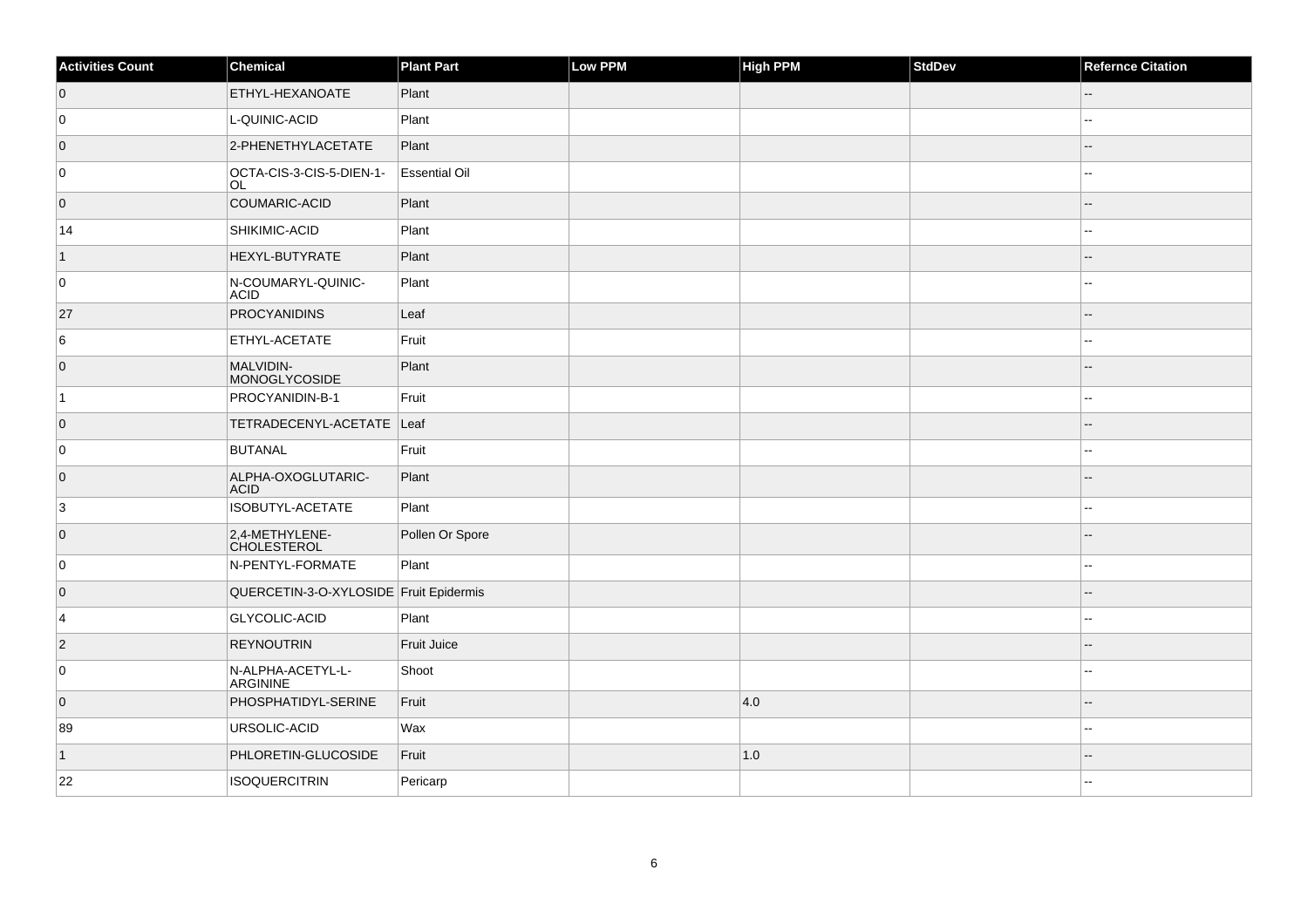| <b>Activities Count</b> | Chemical                                         | <b>Plant Part</b> | Low PPM | <b>High PPM</b> | StdDev | <b>Refernce Citation</b>                                                                                                                                                                           |
|-------------------------|--------------------------------------------------|-------------------|---------|-----------------|--------|----------------------------------------------------------------------------------------------------------------------------------------------------------------------------------------------------|
| $\overline{0}$          | <b>CREATINE</b>                                  | <b>Stem</b>       |         |                 |        |                                                                                                                                                                                                    |
| 0                       | GAMMA-<br><b>GUANIDINOBUTRAMIDE</b>              | Shoot             |         |                 |        |                                                                                                                                                                                                    |
| $\overline{0}$          | PHLORETIN-4'-O-BETA-D-<br><b>GLUCOPYRANOSIDE</b> | Leaf              |         | 6486.0          |        | $-$                                                                                                                                                                                                |
| $\overline{2}$          | METHYL-BUTYRATE                                  | Plant             |         |                 |        |                                                                                                                                                                                                    |
| $\overline{0}$          | N-NONADECANE                                     | Seed              |         |                 |        | Fathy, M. M., Abd El Megid,<br>R. M. 1995. A Comparative<br>Study of the Lipid Contents<br>and the Antimicrobial Activity<br>of Certain Rosaceous Seeds.<br>Zagazig J Pharm Sci, 4(2):<br>121-127. |
| 0                       | PROCYANIDIN-C-1                                  | Pericarp          |         |                 |        | --                                                                                                                                                                                                 |
| $ 2\rangle$             | ISOAMYL-ACETATE                                  | Fruit             |         |                 |        |                                                                                                                                                                                                    |
| 0                       | AMMONIA                                          | Fruit             |         | 235.0           | $-1.0$ | $\overline{a}$                                                                                                                                                                                     |
| 9                       | BENZYL-ACETATE                                   | Plant             |         |                 |        | --                                                                                                                                                                                                 |
| 0                       | 7-HEXANOIC-ACID                                  | Plant             |         |                 |        |                                                                                                                                                                                                    |
| 4                       | D-CATECHIN                                       | Fruit             |         |                 |        |                                                                                                                                                                                                    |
| 0                       | I-PENTANOIC-ACID                                 | Plant             |         |                 |        | --                                                                                                                                                                                                 |
| $\overline{0}$          | N-METHYL-<br>PHENETHYLAMINE                      | Exocarp           |         | 1.3             |        |                                                                                                                                                                                                    |
| 0                       | <b>BUTYL-PROPIONATE</b>                          | Plant             |         |                 |        |                                                                                                                                                                                                    |
| 43                      | PROTOCATECHUIC-ACID                              | Fruit             |         |                 |        |                                                                                                                                                                                                    |
| 0                       | ARABINOSE                                        | Plant             |         |                 |        |                                                                                                                                                                                                    |
| $\overline{0}$          | ETHYL-DODECANOATE                                | Plant             |         |                 |        |                                                                                                                                                                                                    |
| 0                       | L-MALIC-ACID                                     | Plant             |         |                 |        |                                                                                                                                                                                                    |
| $\overline{0}$          | 2-PENTANOL                                       | Plant             |         |                 |        |                                                                                                                                                                                                    |
| 0                       | NONENOIC-ACID                                    | Plant             |         |                 |        | Ξ.                                                                                                                                                                                                 |
| $\vert$ 1               | <b>HEXYL-ACETATE</b>                             | Plant             |         |                 |        |                                                                                                                                                                                                    |
| $\vert$ 1               | N-BUTYL-PROPIONATE                               | Fruit             |         |                 |        |                                                                                                                                                                                                    |
| $\vert$ 1               | N-BUTYL-PROPIONATE                               | Plant             |         |                 |        | --                                                                                                                                                                                                 |
| 13                      | P-HYDROXY-BENZOIC-<br><b>ACID</b>                | Fruit             |         |                 |        |                                                                                                                                                                                                    |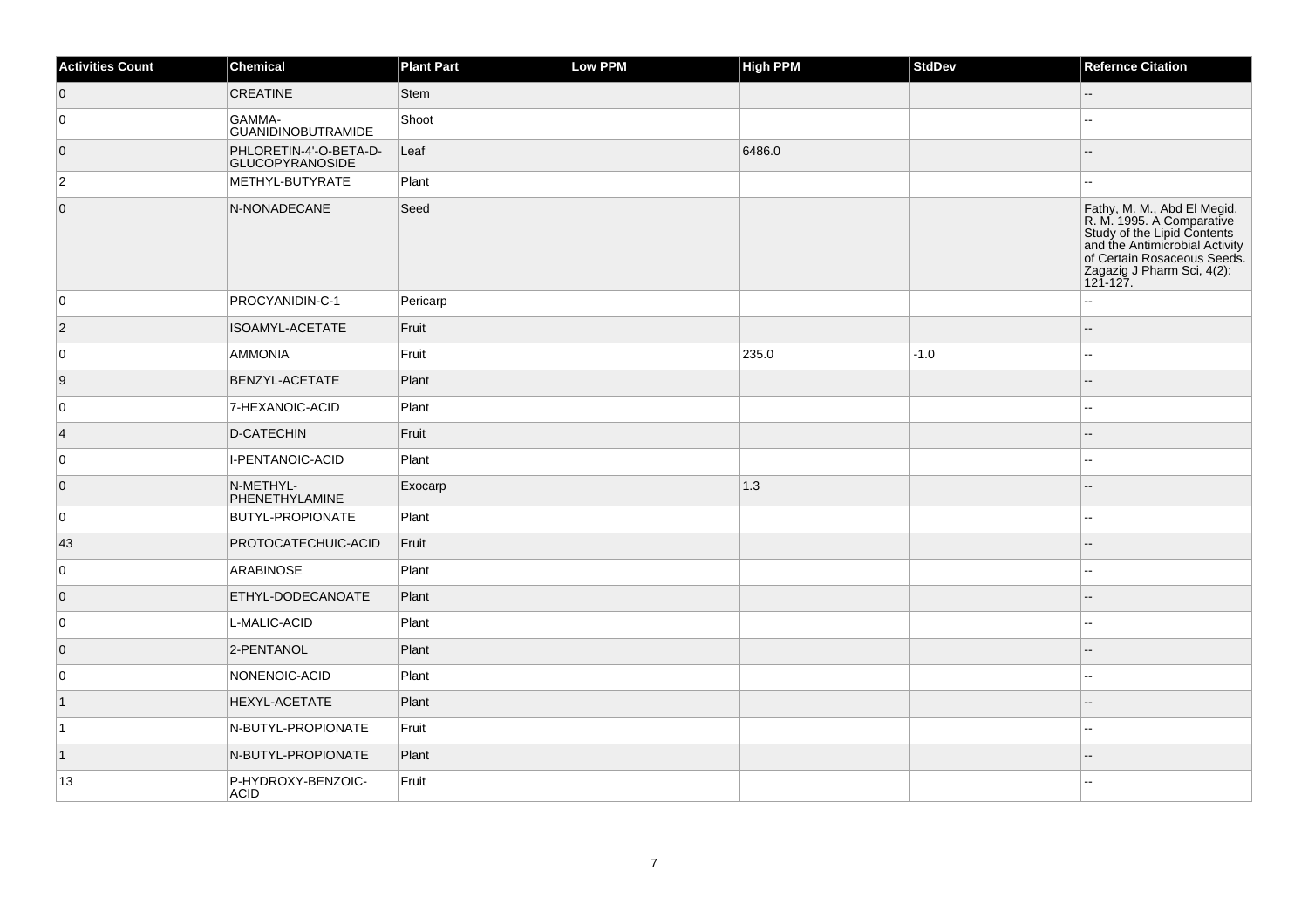| <b>Activities Count</b> | Chemical                            | <b>Plant Part</b>  | Low PPM | <b>High PPM</b> | <b>StdDev</b> | <b>Refernce Citation</b>                                                                                                                                                                           |
|-------------------------|-------------------------------------|--------------------|---------|-----------------|---------------|----------------------------------------------------------------------------------------------------------------------------------------------------------------------------------------------------|
| 17                      | PROCYANIDIN-A-2                     | Leaf               |         |                 |               | $-1$                                                                                                                                                                                               |
| 0                       | BUTAN-2-ONE                         | Fruit              |         |                 |               |                                                                                                                                                                                                    |
| 30                      | <b>HYPEROSIDE</b>                   | <b>Fruit Juice</b> |         |                 |               |                                                                                                                                                                                                    |
| 0                       | ISOAMYL-PROPIONATE                  | Plant              |         |                 |               |                                                                                                                                                                                                    |
| $\overline{0}$          | 19-HYDROXYURSONIC-<br><b>ACID</b>   | Plant              |         |                 |               | J.S. Glasby Dict.Pls<br>Containing 2ndary<br>Metabolite. 1991.                                                                                                                                     |
| 0                       | N-PENTYL-DECANOATE                  | Plant              |         |                 |               |                                                                                                                                                                                                    |
| $\overline{1}$          | QUERCETIN-3-O-<br><b>RHAMNOSIDE</b> | Plant              |         |                 |               | J.S. Glasby Dict.Pls<br>Containing 2ndary<br>Metabolite. 1991.                                                                                                                                     |
| 0                       | QUERCETIN-3-O-<br><b>RUTINOSIDE</b> | Plant              |         |                 |               | $\overline{a}$                                                                                                                                                                                     |
| $\vert$ 1               | <b>L-ARGININE</b>                   | <b>Stem</b>        |         |                 |               | --                                                                                                                                                                                                 |
| 87                      | <b>RUTIN</b>                        | Fruit              |         |                 |               | ۵.                                                                                                                                                                                                 |
| $\overline{0}$          | PHENYLBENZOATE                      | Fruit              |         |                 |               | --                                                                                                                                                                                                 |
| 3                       | <b>ISOQUERCETIN</b>                 | Fruit Juice        |         |                 |               | --                                                                                                                                                                                                 |
| $\overline{0}$          | PROPYL-ACETATE                      | Fruit              |         |                 |               |                                                                                                                                                                                                    |
| 4                       | <b>COSMOSIIN</b>                    | <b>Heart Wood</b>  |         |                 |               | --                                                                                                                                                                                                 |
| $\overline{2}$          | METHYL-BUTYRATE                     | Fruit              |         |                 |               |                                                                                                                                                                                                    |
| $\vert$ 1               | METHYL-AMINE                        | Fruit Epidermis    |         | 4.5             |               |                                                                                                                                                                                                    |
| 47                      | <b>BETA-SITOSTEROL</b>              | Seed               |         |                 |               | Fathy, M. M., Abd El Megid,<br>R. M. 1995. A Comparative<br>Study of the Lipid Contents<br>and the Antimicrobial Activity<br>of Certain Rosaceous Seeds.<br>Zagazig J Pharm Sci, 4(2):<br>121-127. |
| 0                       | PEROXIDASE                          | Plant              |         |                 |               | шш.                                                                                                                                                                                                |
| $\overline{0}$          | PROCYANIDIN-C-1                     | Leaf               |         |                 |               |                                                                                                                                                                                                    |
| $\overline{3}$          | TRIACONTANOL                        | Plant              |         |                 |               | ц,                                                                                                                                                                                                 |
| 5                       | <b>HEXANAL</b>                      | Fruit              |         |                 |               | $\overline{a}$                                                                                                                                                                                     |
| $\overline{0}$          | (+)-EPICATECHIN                     | Fruit              |         |                 |               |                                                                                                                                                                                                    |
| 20                      | <b>BENZOIC-ACID</b>                 | Plant              |         |                 |               |                                                                                                                                                                                                    |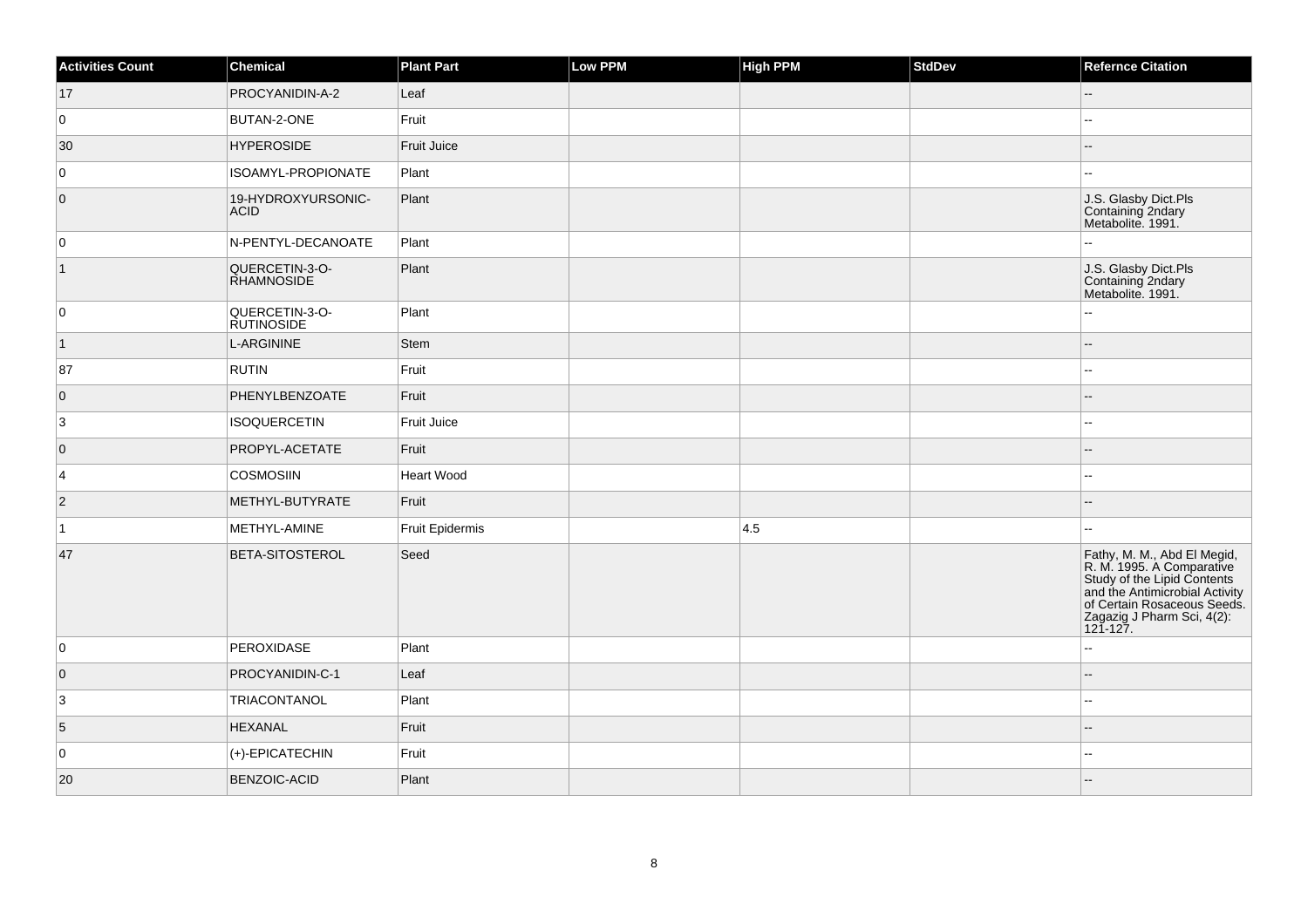| <b>Activities Count</b> | Chemical                                    | <b>Plant Part</b>      | Low PPM | <b>High PPM</b> | <b>StdDev</b> | <b>Refernce Citation</b>                                       |
|-------------------------|---------------------------------------------|------------------------|---------|-----------------|---------------|----------------------------------------------------------------|
| $\overline{2}$          | <b>FARNESENE</b>                            | <b>Fruit Epidermis</b> |         |                 |               | --                                                             |
| $\overline{0}$          | LUTEOXANTHIN                                | Fruit                  |         |                 |               | $-$                                                            |
| 0                       | 6-METHYL-HEPTEN-5-EN-2- Fruit<br><b>ONE</b> |                        |         |                 |               |                                                                |
| $\overline{0}$          | D-2-METHYLBUTAN-1-OL                        | Plant                  |         |                 |               |                                                                |
| 0                       | I-HEXANOIC-ACID                             | Plant                  |         |                 |               |                                                                |
| $\overline{0}$          | N-METHYL-BETA-<br>PHENETHYLAMINE            | Fruit                  |         | 1.2             |               |                                                                |
| 0                       | <b>BUTYL-CAPROATE</b>                       | Plant                  |         |                 |               |                                                                |
| $\overline{0}$          | GALACTARIC-ACID                             | Plant                  |         |                 |               |                                                                |
| 0                       | ANILINE                                     | Fruit Epidermis        |         | 1.7             |               | 44                                                             |
| $\overline{0}$          | ETHYL-DECENOATE                             | Plant                  |         |                 |               | --                                                             |
| 0                       | L-EPICATECHIN                               | Fruit                  |         |                 |               | ۵.                                                             |
| $\overline{0}$          | 2-METHYL-PROPEN-1-AL                        | Fruit                  |         |                 |               |                                                                |
| $\overline{2}$          | NONACOSANE                                  | Plant                  |         |                 |               | ц.                                                             |
| 3                       | <b>HEXANOL</b>                              | Plant                  |         |                 |               |                                                                |
| 0                       | <b>AMMONIA</b>                              | Pericarp               |         | 1029.0          |               | 44                                                             |
| $\overline{0}$          | N-BUTYL-OCTANOATE                           | Plant                  |         |                 |               |                                                                |
| 0                       | POMONIC-ACID                                | Plant                  |         |                 |               | J.S. Glasby Dict.Pls<br>Containing 2ndary<br>Metabolite. 1991. |
| $\overline{0}$          | <b>BUTYL-ACETATE</b>                        | Fruit                  |         |                 |               | $- -$                                                          |
| 0                       | P-COUMARYL-QUINIC-ACID Fruit                |                        |         |                 |               | Щ,                                                             |
| $\overline{8}$          | <b>PHLORIZIN</b>                            | Pericarp               |         |                 |               |                                                                |
| 0                       | GUANIDINOACETIC-ACID                        | Stem                   |         |                 |               | --                                                             |
| $\overline{0}$          | ALPHA-AMINO-BUTYRIC-<br><b>ACID</b>         | Plant                  |         |                 |               |                                                                |
| $\overline{0}$          | <b>DIHYDROXYTRICARBALLY</b><br>LIC-ACID     | $ $ Fruit              |         | 1.0             |               | ۵.                                                             |
| $\overline{0}$          | ISOAMYL-BUTYRATE                            | Plant                  |         |                 |               |                                                                |
| 0                       | 19-HYDROXYURSOLIC-<br><b>ACID</b>           | Plant                  |         |                 |               | J.S. Glasby Dict.Pls<br>Containing 2ndary<br>Metabolite. 1991. |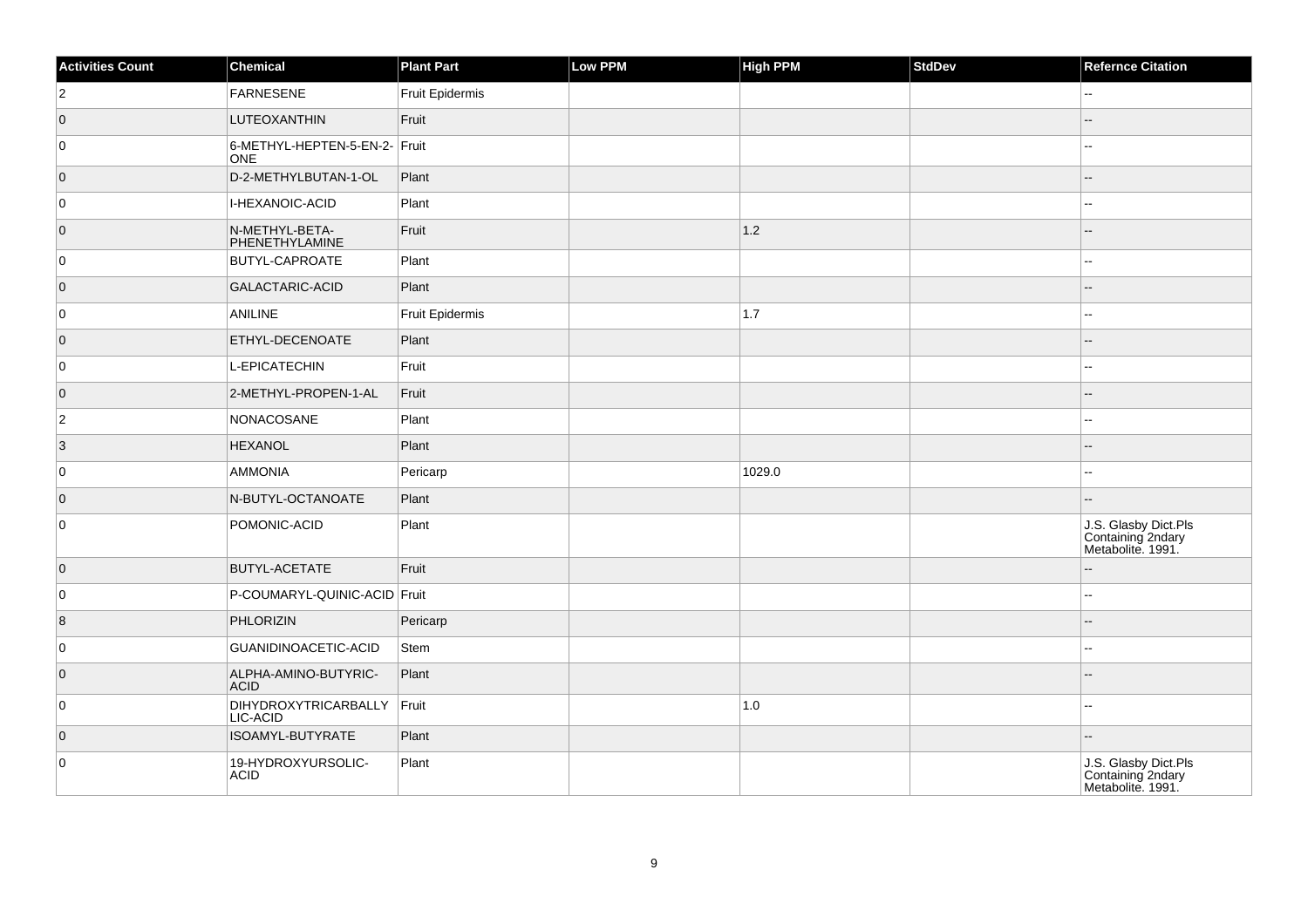| <b>Activities Count</b> | Chemical                                                       | <b>Plant Part</b> | Low PPM | <b>High PPM</b> | <b>StdDev</b>       | <b>Refernce Citation</b>                                                                         |
|-------------------------|----------------------------------------------------------------|-------------------|---------|-----------------|---------------------|--------------------------------------------------------------------------------------------------|
| $\overline{0}$          | N-PENTYL-AMINE                                                 | Fruit             |         | $ 0.3\rangle$   | -0.999999999999999  |                                                                                                  |
| 0                       | CAPRYLIC-ESTER                                                 | Plant             |         |                 |                     |                                                                                                  |
| $\overline{2}$          | QUERCETIN-3-O-BETA-D-<br><b>GLUCOSIDE</b>                      | Plant             |         |                 |                     | J.S. Glasby Dict.Pls<br>Containing 2ndary<br>Metabolite. 1991.                                   |
| 3                       | <b>GLYCERIC-ACID</b>                                           | Plant             |         |                 |                     |                                                                                                  |
| $\overline{0}$          | N-METHYL-<br>PHENETHYLAMINE                                    | Pericarp          |         | 1.3             |                     |                                                                                                  |
| $\vert$ 1               | L-ARGININE                                                     | Shoot             |         |                 |                     |                                                                                                  |
| 87                      | <b>RUTIN</b>                                                   | Fruit Juice       |         |                 |                     |                                                                                                  |
| 3                       | <b>XYLOSE</b>                                                  | Plant             |         |                 |                     |                                                                                                  |
| $\overline{0}$          | PENTAN-2-ONE                                                   | Fruit             |         |                 |                     |                                                                                                  |
| 47                      | <b>BETA-SITOSTEROL</b>                                         | Heart Wood        |         |                 |                     | $\overline{a}$                                                                                   |
| 77                      | CHLOROGENIC-ACID                                               | Pt                |         |                 |                     |                                                                                                  |
| 0                       | <b>BUTYL-ACETATE</b>                                           | Plant             |         |                 |                     |                                                                                                  |
| $\overline{3}$          | METHYL-ACETATE                                                 | Plant             |         |                 |                     |                                                                                                  |
| $\overline{4}$          | <b>TIN</b>                                                     | Fruit             |         | 0.0             | -0.3771396188984718 | Pedersen, M. 1987.<br>Nutritional Herbology.<br>Pederson Publishing.<br>Bountiful, Utah. 377 pp. |
| $\overline{0}$          | PENTYL-HEXANOATE                                               | Plant             |         |                 |                     |                                                                                                  |
| 0                       | PROCYANIDIN-C-1                                                | Fruit Juice       |         |                 |                     | ۵.                                                                                               |
| $\overline{0}$          | TRANS-N-HEX-3-EN-1-OL                                          | Plant             |         |                 |                     |                                                                                                  |
| $\vert$ 1               | ETHYL-VALERATE                                                 | Fruit             |         |                 |                     |                                                                                                  |
| 30                      | $ (+)$ -CATECHIN                                               | <b>Bark</b>       |         |                 |                     |                                                                                                  |
| 0                       | ETHYL-VALERIANATE                                              | Plant             |         |                 |                     |                                                                                                  |
| $\overline{0}$          | 5,6-EPOXY-10'-APO-5,6-<br>DIHYDRO-BETA-<br>CAROTENE-3,10'-DIOL | Plant             |         | 20000.0         |                     |                                                                                                  |
| 0                       | I-DECANOIC-ACID                                                | Plant             |         |                 |                     | --                                                                                               |
| $\vert$ 1               | N-HEXYL-PROPIONATE                                             | Plant             |         |                 |                     |                                                                                                  |
| 0                       | <b>BUTYL-BUTYRATE</b>                                          | Plant             |         |                 |                     |                                                                                                  |
| $\overline{0}$          | PROPYL-PROPIONATE                                              | Plant             |         |                 |                     |                                                                                                  |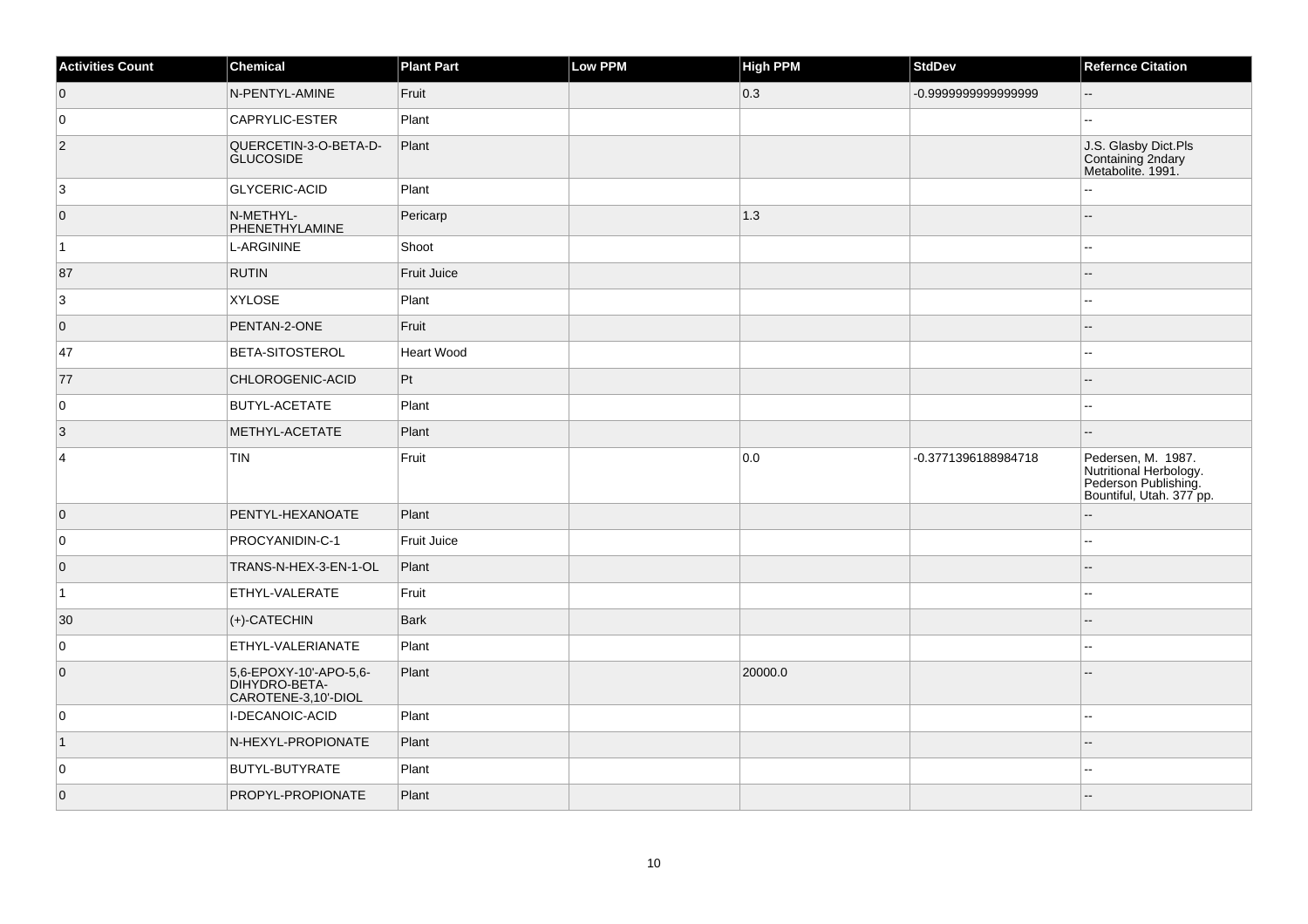| <b>Activities Count</b> | Chemical                                   | <b>Plant Part</b>      | <b>Low PPM</b> | <b>High PPM</b> | <b>StdDev</b>        | <b>Refernce Citation</b>                                                                                                                                                 |
|-------------------------|--------------------------------------------|------------------------|----------------|-----------------|----------------------|--------------------------------------------------------------------------------------------------------------------------------------------------------------------------|
| 0                       | <b>GALACTANASE</b>                         | Plant                  |                |                 |                      | --                                                                                                                                                                       |
| 22                      | <b>ISOQUERCITRIN</b>                       | <b>Fruit Juice</b>     |                |                 |                      |                                                                                                                                                                          |
| $\overline{0}$          | <b>ANILINE</b>                             | Fruit                  |                | 1.5             |                      |                                                                                                                                                                          |
| $\overline{0}$          | ETHYL-CROTONATE                            | Plant                  |                |                 |                      |                                                                                                                                                                          |
| $\overline{0}$          | <b>KILOCALORIES</b>                        | Fruit                  |                | 3419.0          | -0.36687576531452953 | Pedersen, M. 1987.<br>Nutritional Herbology.<br>Pederson Publishing.<br>Bountiful, Utah. 377 pp.                                                                         |
| $\overline{0}$          | 2-METHYL-PENTAN-2-OL                       | Plant                  |                |                 |                      |                                                                                                                                                                          |
| 23                      | <b>CITRIC-ACID</b>                         | Plant                  |                |                 |                      | --                                                                                                                                                                       |
| 60                      | <b>SELENIUM</b>                            | Fruit                  |                | 0.0             | -0.38618723699673646 |                                                                                                                                                                          |
| 0                       | <b>HEXACOSANOL</b>                         | Plant                  |                |                 |                      | ż.                                                                                                                                                                       |
| $\vert$ 1               | METHYL-AMINE                               | Pericarp               |                | 4.5             |                      |                                                                                                                                                                          |
| 0                       | N-BUTYL-N-HEXANOATE                        | Plant                  |                |                 |                      |                                                                                                                                                                          |
| $\overline{2}$          | POMOLIC-ACID                               | Plant                  |                |                 |                      | J.S. Glasby Dict.Pls<br>Containing 2ndary<br>Metabolite. 1991.                                                                                                           |
| 0                       | BENZYL-AMINE                               | Pericarp               |                | 0.6             |                      |                                                                                                                                                                          |
| $\vert$ 2               | PROPIONALDEHYDE                            | Fruit                  |                |                 |                      |                                                                                                                                                                          |
| 8                       | PHLORIDZIN                                 | Fruit Juice            |                |                 |                      | u.                                                                                                                                                                       |
| $\overline{0}$          | BETA-CAROTENE-5,6-<br><b>EPOXIDE</b>       | Fruit                  |                |                 |                      | Jeffery B. Harborne and H.<br>Baxter, eds. 1983.<br>Phytochemical Dictionary. A<br>Handbook of Bioactive<br>Compounds from Plants.<br>Taylor & Frost, London. 791<br>pp. |
| 6                       | <b>GUANIDINE</b>                           | Stem                   |                |                 |                      | u.                                                                                                                                                                       |
| $\overline{0}$          | 1-OCTYL-ACETATE                            | Plant                  |                |                 |                      |                                                                                                                                                                          |
| 0                       | N-PENTYL-2-<br>METHYLBUTYRATE              | Plant                  |                |                 |                      | ۵.                                                                                                                                                                       |
| $\overline{0}$          | CAPROIC-ACID-AMYL-<br><b>ESTER</b>         | Plant                  |                |                 |                      |                                                                                                                                                                          |
| $\overline{0}$          | QUERCETIN-3-O-ALPHA-<br><b>GALACTOSIDE</b> | <b>Fruit Epidermis</b> |                |                 |                      |                                                                                                                                                                          |
| 5                       | <b>GLUTAMINE</b>                           | Plant                  |                | 20.0            |                      |                                                                                                                                                                          |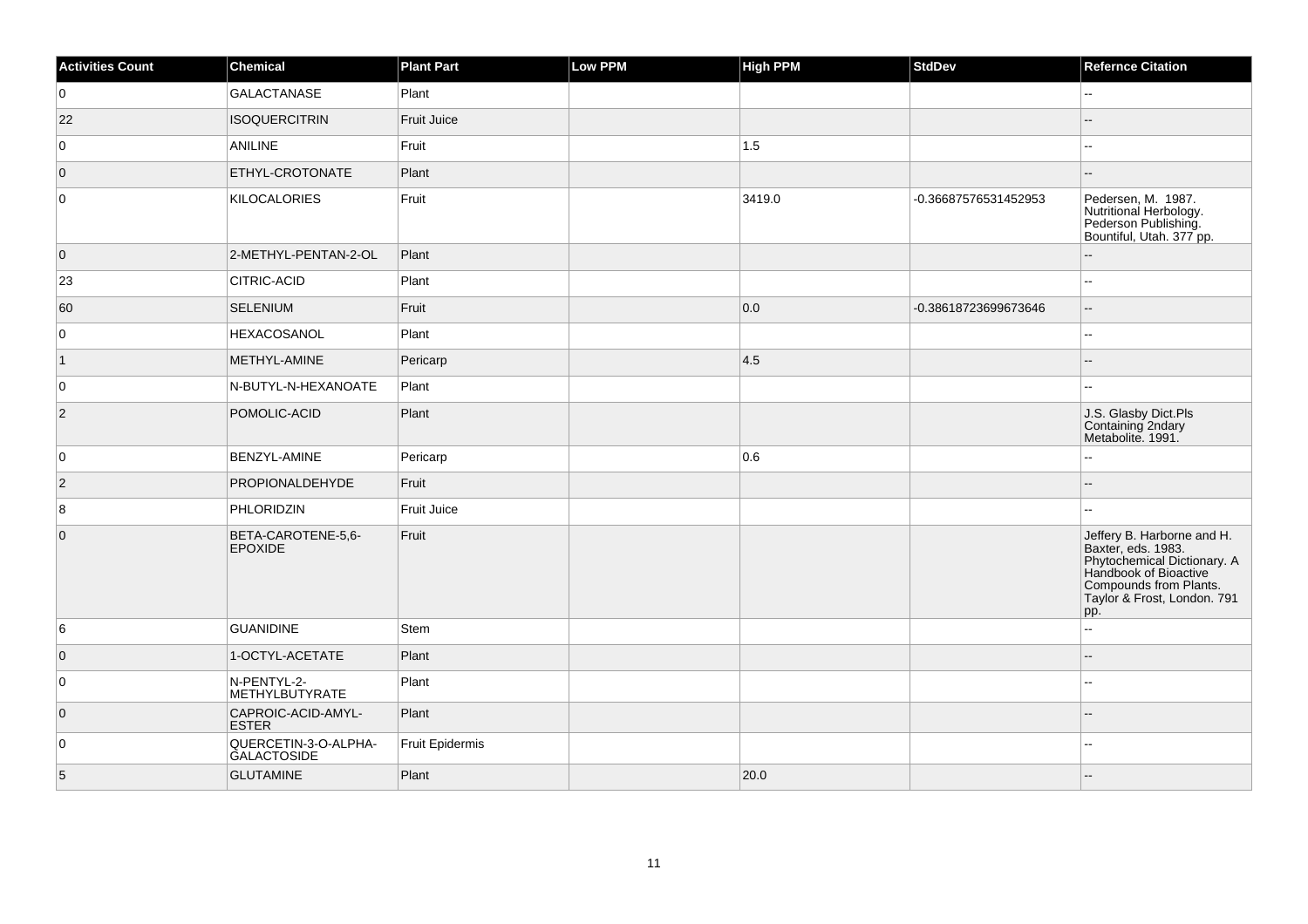| <b>Activities Count</b> | Chemical                                                                    | <b>Plant Part</b> | Low PPM | <b>High PPM</b> | <b>StdDev</b> | <b>Refernce Citation</b> |
|-------------------------|-----------------------------------------------------------------------------|-------------------|---------|-----------------|---------------|--------------------------|
| $\overline{2}$          | FARNESENE                                                                   | Pericarp          |         |                 |               |                          |
| $\overline{0}$          | METHYL-VINYL-KETONE                                                         | Fruit             |         |                 |               |                          |
| 0                       | CIS-2, TRANS-4-ABSCISIC-<br><b>ACID</b>                                     | Stem Bark         |         |                 |               | ۵.                       |
| $\overline{2}$          | <b>REYNOUTRIN</b>                                                           | Pericarp          |         |                 |               | $-$                      |
| 0                       | 3-HYDROXYPHLORIDZIN                                                         | Fruit Juice       |         |                 |               |                          |
| 77                      | CHLOROGENIC-ACID                                                            | Seed              |         |                 |               |                          |
| 0                       | <b>BUTANOL</b>                                                              | Plant             |         |                 |               | Щ,                       |
| $\overline{0}$          | ALPHA-ALANINE                                                               | Fruit             |         |                 |               |                          |
| 0                       | PENTYL-BUTYRATE                                                             | Plant             |         |                 |               |                          |
| $\overline{0}$          | PROCYANIDIN-C-1                                                             | Fruit             |         |                 |               | $-$                      |
| 0                       | TRANS-N-HEX-2-EN-1-OL                                                       | Plant             |         |                 |               | шш.                      |
| $\vert$ 1               | ETHYL-FORMATE                                                               | Fruit             |         |                 |               |                          |
| 30                      | $ $ (+)-CATECHIN                                                            | Seed              |         |                 |               | ۵.                       |
| $\overline{7}$          | <b>AVICULARIN</b>                                                           | Fruit             |         |                 |               |                          |
| $\vert$ 1               | <b>ETHYL-PROPIONATE</b>                                                     | Plant             |         |                 |               |                          |
| $\overline{0}$          | $4-$<br>HYDROXYMETHYLPROLIN<br>E.                                           | Plant             |         |                 |               |                          |
| 9                       | OXALIC-ACID                                                                 | Plant             |         |                 |               | $-1$                     |
| $\overline{0}$          | CYANIDIN-7-ARABINOSIDE Plant                                                |                   |         |                 |               |                          |
| 0                       | I-BUTYL-PROPIOANTE                                                          | Plant             |         |                 |               | 44                       |
| $\overline{0}$          | N-HEXYL-OCTANOATE                                                           | Plant             |         |                 |               | $-$                      |
| 0                       | PROPYL-N-PENTANOATE                                                         | Plant             |         |                 |               | 44                       |
| 7                       | <b>FUMARIC-ACID</b>                                                         | Plant             |         |                 |               |                          |
| 0                       | ISOAMYL-BUTYRATE                                                            | Fruit             |         |                 |               |                          |
| $\overline{0}$          | METHYL-2-XI-ACETOXY-20- Fruit Epidermis<br>BETA-HYDROXY-<br><b>URSONATE</b> |                   |         |                 |               |                          |
| 0                       | AMYL-PROPIONATE                                                             | Plant             |         |                 |               |                          |
| $\overline{0}$          | ETHYL-CAPROATE                                                              | Plant             |         |                 |               |                          |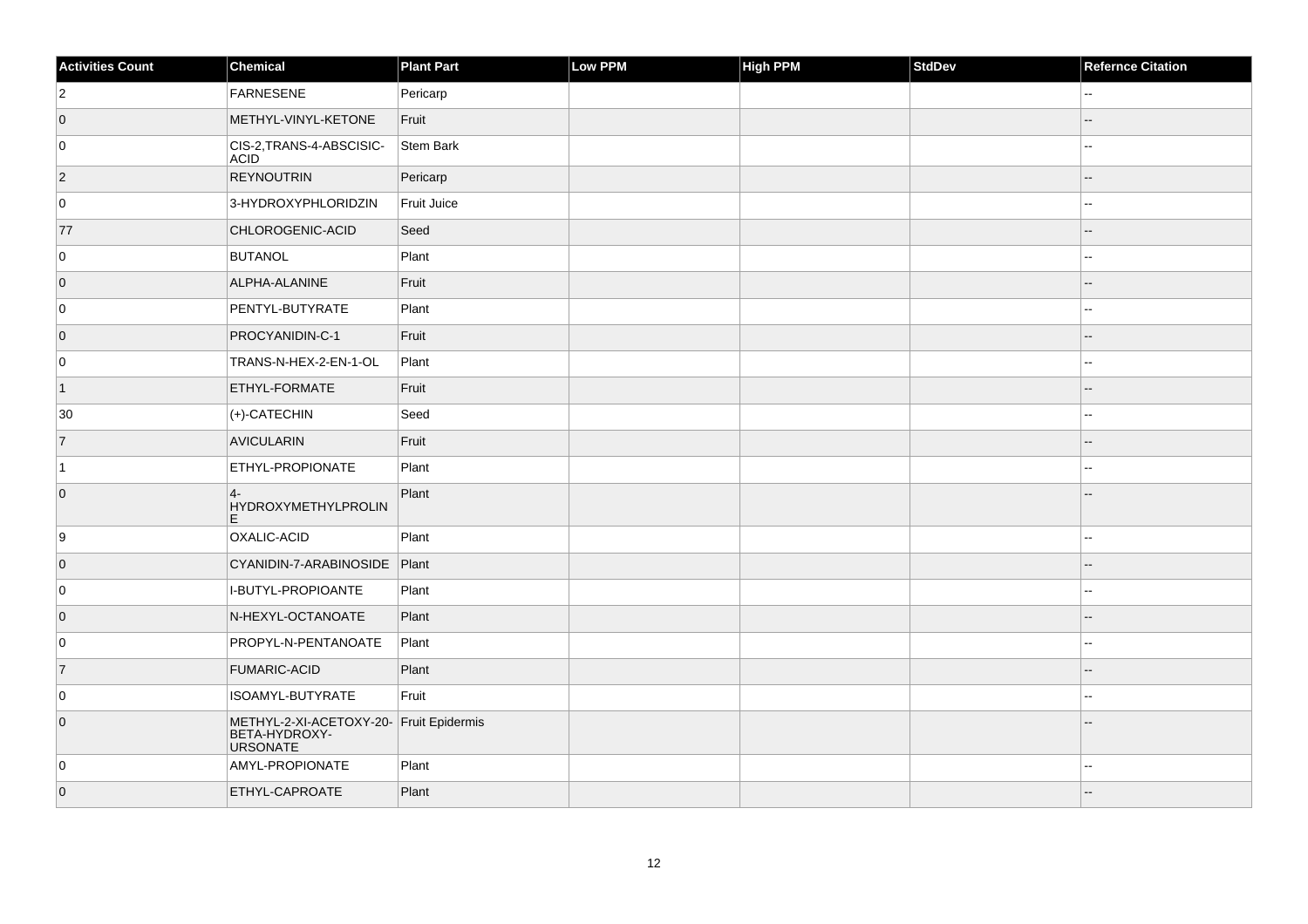| <b>Activities Count</b> | <b>Chemical</b>                                                                   | <b>Plant Part</b>  | <b>Low PPM</b> | <b>High PPM</b> | StdDev | <b>Refernce Citation</b>                                                                                                                                          |
|-------------------------|-----------------------------------------------------------------------------------|--------------------|----------------|-----------------|--------|-------------------------------------------------------------------------------------------------------------------------------------------------------------------|
| 22                      | <b>ISOQUERCITRIN</b>                                                              | Fruit              |                |                 |        | $=$                                                                                                                                                               |
| $\overline{0}$          | 2-METHYL-BUTAN-2-OL                                                               | Plant              |                |                 |        |                                                                                                                                                                   |
| 0                       | CITRAMALIC-ACID                                                                   | Plant              |                |                 |        | --                                                                                                                                                                |
| 87                      | <b>RUTIN</b>                                                                      | Fruit Epidermis    |                |                 |        | --                                                                                                                                                                |
| $\mathbf 0$             | HEPTENOIC-ACID                                                                    | Plant              |                |                 |        |                                                                                                                                                                   |
| $\vert$ 1               | SPERMINE                                                                          | <b>Bud</b>         |                |                 |        | Wang, S. Y., Faust, M. 1994.<br>Changes in Polyamine<br>Content During Dormancy in<br>Flower Buds of 'Anna' Apple.<br>J. Amer. Soc. Hort. Sci.,<br>119(1): 70-73. |
| $\vert$ 1               | N-BUTYL-FORMATE                                                                   | Plant              |                |                 |        | Ξ.                                                                                                                                                                |
| $\overline{0}$          | POLYPHENOLASE                                                                     | Plant              |                |                 |        | $-$                                                                                                                                                               |
| 0                       | OXALOACETIC-ACID                                                                  | Plant              |                |                 |        |                                                                                                                                                                   |
| $\overline{0}$          | PHLORETIN-XYLOSIDE                                                                | <b>Fruit Juice</b> |                |                 |        |                                                                                                                                                                   |
| $\overline{7}$          | SUCCINIC-ACID                                                                     | Plant              |                |                 |        | Щ,                                                                                                                                                                |
| $\vert$ 1               | AMYL-FORMATE                                                                      | Fruit              |                |                 |        |                                                                                                                                                                   |
| 0                       | GIBBERELLIN-A-62                                                                  | Seed               |                |                 |        | --                                                                                                                                                                |
| $ 2\rangle$             | DIETHYL-AMINE                                                                     | Fruit              |                | 3.0             |        | $-$                                                                                                                                                               |
| 12                      | <b>IODINE</b>                                                                     | Plant              |                |                 |        | $\sim$                                                                                                                                                            |
| $\overline{0}$          | 1-NONYL-ACETATE                                                                   | Plant              |                |                 |        |                                                                                                                                                                   |
| 0                       | N-PENTENOIC-ACID                                                                  | Plant              |                |                 |        | L.                                                                                                                                                                |
| $\overline{0}$          | CAPROALDEHYDE                                                                     | Plant              |                |                 |        |                                                                                                                                                                   |
| $\mathbf 0$             | QUERCETIN-3-O-ALPHA-<br>ARABINOFURANOSIDE                                         | Plant              |                |                 |        | J.S. Glasby Dict.Pls<br>Containing 2ndary<br>Metabolite. 1991.                                                                                                    |
| $\overline{0}$          | METHYL-PROPIONATE                                                                 | Plant              |                |                 |        |                                                                                                                                                                   |
| $\overline{7}$          | <b>AVICULARIN</b>                                                                 | <b>Fruit Juice</b> |                |                 |        | шш.                                                                                                                                                               |
| 44                      | QUERCITRIN                                                                        | Fruit Juice        |                |                 |        |                                                                                                                                                                   |
| 0                       | VOMIFOLIOL-1-O-BETA-D-<br>XYLOPYRANOSYL-6-O-<br>BETA-D-<br><b>GLUCOPYRANOSIDE</b> | Plant              |                |                 |        |                                                                                                                                                                   |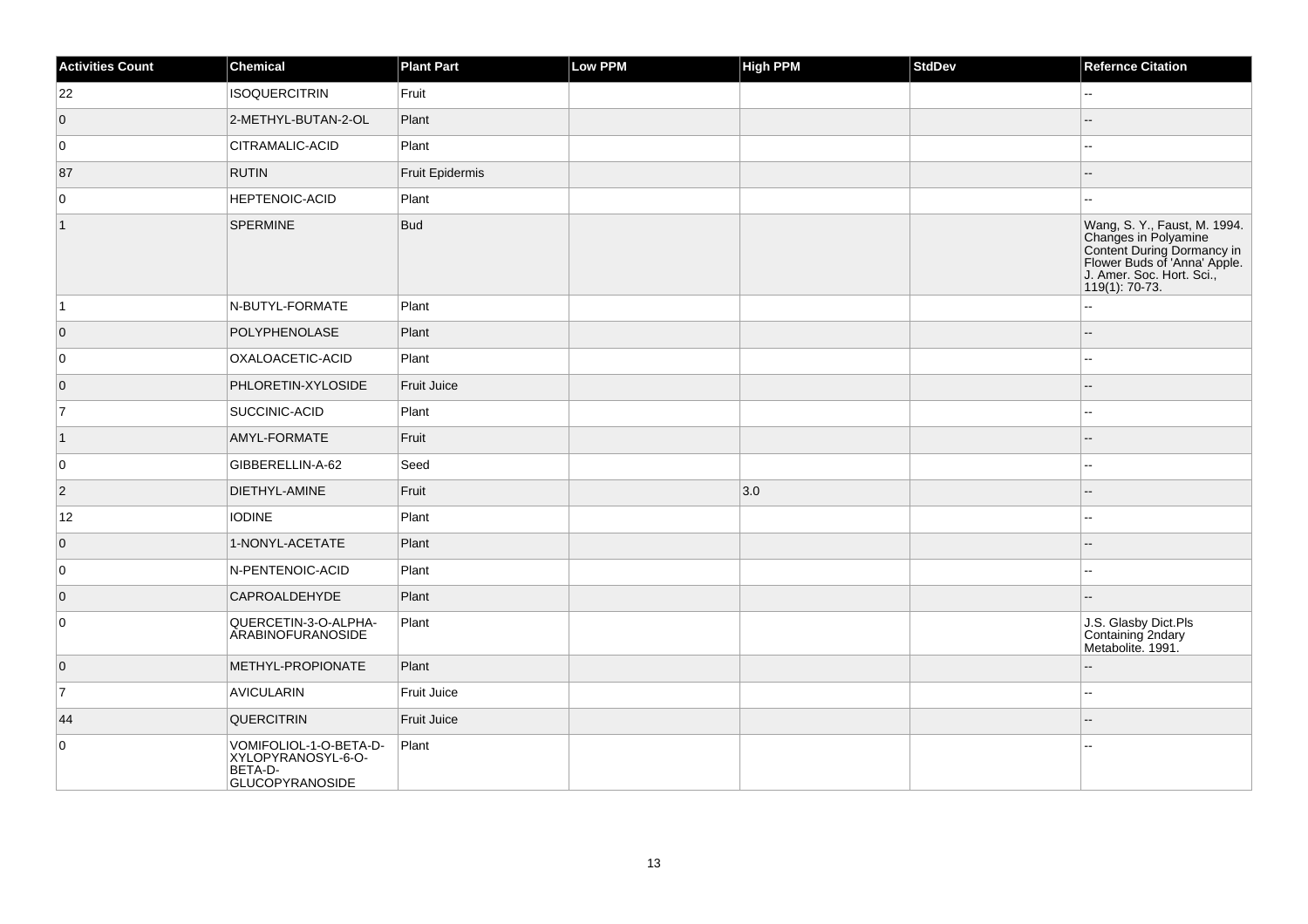| <b>Activities Count</b> | <b>Chemical</b>                     | <b>Plant Part</b> | Low PPM | <b>High PPM</b> | <b>StdDev</b>     | <b>Refernce Citation</b>                                                                                                                                                 |
|-------------------------|-------------------------------------|-------------------|---------|-----------------|-------------------|--------------------------------------------------------------------------------------------------------------------------------------------------------------------------|
| $\overline{0}$          | 1-MONOOLEIN                         | Seed              |         |                 |                   | $\overline{\phantom{a}}$                                                                                                                                                 |
| 77                      | CHLOROGENIC-ACID                    | Fruit Juice       |         |                 |                   |                                                                                                                                                                          |
| $\overline{0}$          | <b>BROMINE</b>                      | Fruit             |         | 1.0             | -0.42563543443835 | ACTA AGRIC SCAND<br>SUPPL 22: 1980                                                                                                                                       |
| 0                       | PENTANOL                            | Plant             |         |                 |                   | $\overline{\phantom{a}}$                                                                                                                                                 |
| $\overline{0}$          | PROCYANIDIN-B-5                     | Leaf              |         |                 |                   |                                                                                                                                                                          |
| 0                       | TRANS-ABSCISIC-ACID                 | Fruit             |         |                 |                   | ۵.                                                                                                                                                                       |
| $\mathbf{1}$            | EPSILON-CAROTENE                    | Plant             |         |                 |                   | Jeffery B. Harborne and H.<br>Baxter, eds. 1983.<br>Phytochemical Dictionary. A<br>Handbook of Bioactive<br>Compounds from Plants.<br>Taylor & Frost, London. 791<br>pp. |
| 30                      | $ $ (+)-CATECHIN                    | Pt                |         |                 |                   | ă.                                                                                                                                                                       |
| $\overline{0}$          | ETHYL-PHENACETATE                   | Plant             |         |                 |                   |                                                                                                                                                                          |
| 0                       | 3-PENTANOL                          | Plant             |         |                 |                   |                                                                                                                                                                          |
| $\overline{0}$          | CYANIDIN-3-GALACTOSIDE Plant        |                   |         |                 |                   |                                                                                                                                                                          |
| 0                       | I-BUTYL-OCTANOATE                   | Plant             |         |                 |                   | ۵.                                                                                                                                                                       |
| $\overline{0}$          | N-HEXANOL                           | Plant             |         |                 |                   |                                                                                                                                                                          |
| 0                       | <b>PROPYL-FORMATE</b>               | Plant             |         |                 |                   |                                                                                                                                                                          |
| 30                      | <b>HYPEROSIDE</b>                   | Pericarp          |         |                 |                   |                                                                                                                                                                          |
| $\overline{2}$          | METHYL-2-METHYL-<br><b>BUTYRATE</b> | Plant             |         |                 |                   | --                                                                                                                                                                       |
| $\overline{0}$          | $ $ (Z)-HEX-2-ENAL                  | Fruit             |         |                 |                   | --                                                                                                                                                                       |
| $\overline{3}$          | AMYL-BUTYRATE                       | Plant             |         |                 |                   | $\overline{\phantom{a}}$                                                                                                                                                 |
| $\vert$ 1               | ETHYL-BUTYRATE                      | Plant             |         |                 |                   |                                                                                                                                                                          |
| 0                       | ISOPROPYL-BUTYRATE                  | Plant             |         |                 |                   |                                                                                                                                                                          |
| $\overline{0}$          | 2-METHYL-BUT-3-EN-1-OL              | Fruit             |         |                 |                   |                                                                                                                                                                          |
| 0                       | CIS-N-HEX-3-EN-1-OL                 | Plant             |         |                 |                   |                                                                                                                                                                          |
| $\overline{0}$          | <b>HEPTACOSANE</b>                  | Plant             |         |                 |                   |                                                                                                                                                                          |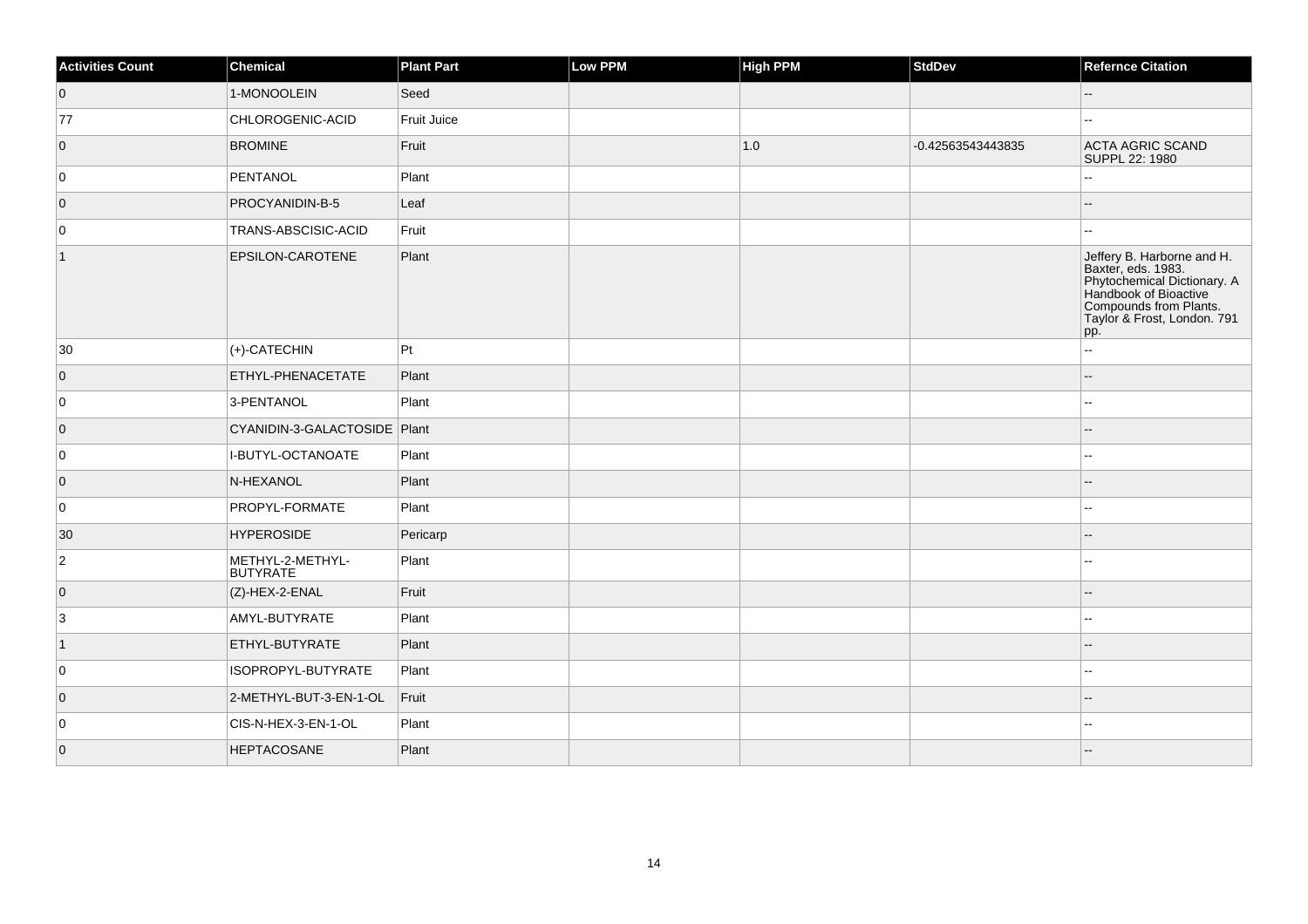| <b>Activities Count</b> | Chemical                                     | <b>Plant Part</b>  | <b>Low PPM</b> | High PPM | <b>StdDev</b>       | <b>Refernce Citation</b>                                                                                                                                                 |
|-------------------------|----------------------------------------------|--------------------|----------------|----------|---------------------|--------------------------------------------------------------------------------------------------------------------------------------------------------------------------|
| $\overline{1}$          | SPERMIDINE                                   | <b>Bud</b>         |                |          |                     | Wang, S. Y., Faust, M. 1994.<br>Changes in Polyamine<br>Content During Dormancy in<br>Flower Buds of 'Anna' Apple.<br>J. Amer. Soc. Hort. Sci.,<br>119(1): 70-73.        |
| $\overline{0}$          | N-BUTYL-DECANOATE                            | Plant              |                |          |                     | $\sim$                                                                                                                                                                   |
| 38                      | (-)-EPICATECHIN                              | Pericarp           |                |          |                     |                                                                                                                                                                          |
| $\overline{0}$          | POLYGALACTURONASE                            | Plant              |                |          |                     |                                                                                                                                                                          |
| 0                       | ANILINE                                      | Pericarp           |                | $1.7$    |                     | $\sim$                                                                                                                                                                   |
| $\overline{0}$          | PHLORETIN-2'-<br><b>XYLOGLUCOSIDE</b>        | <b>Fruit Juice</b> |                |          |                     |                                                                                                                                                                          |
| $\overline{0}$          | ALPHA-FARNESENE                              | Fruit Epidermis    |                |          |                     | Jeffery B. Harborne and H.<br>Baxter, eds. 1983.<br>Phytochemical Dictionary. A<br>Handbook of Bioactive<br>Compounds from Plants.<br>Taylor & Frost, London. 791<br>pp. |
| $\overline{0}$          | GAMMA-<br>GUANIDINOPROPIONIC-<br><b>ACID</b> | Stem               |                |          |                     | $\sim$                                                                                                                                                                   |
| $\overline{7}$          | INDOLE-3-ACETIC-ACID                         | Plant              |                |          |                     | Stitt, Paul. Why George<br>should eat broccoli.                                                                                                                          |
| $\overline{0}$          | 1-MONO-LINOLEIN                              | Seed               |                |          |                     |                                                                                                                                                                          |
| 0                       | N-PENTANOIC-ACID                             | Plant              |                |          |                     | $\sim$                                                                                                                                                                   |
| $\vert$ 4               | CALCIUM-OXALATE                              | Plant              |                |          |                     | $\sim$                                                                                                                                                                   |
| $\overline{0}$          | QUERCETIN-3-0-<br><b>RUTINOSIDE</b>          | Plant              |                |          |                     |                                                                                                                                                                          |
| $\overline{0}$          | N-ALPHA-ACETYL-<br><b>ARGININE</b>           | Shoot              |                |          |                     |                                                                                                                                                                          |
| $\overline{0}$          | METHYL-N-PENTANOATE                          | Plant              |                |          |                     | $\sim$ $\sim$                                                                                                                                                            |
| $\overline{0}$          | AROMADENDRIN-3-O-<br>BETA-D-GLUCOSIDE        | Heart Wood         |                |          |                     | $\overline{\phantom{a}}$                                                                                                                                                 |
| 8                       | PHLORIZIN                                    | Plant              |                |          |                     | $\sim$                                                                                                                                                                   |
| $\overline{0}$          | N-HEXYL-N-HEXANOATE                          | Plant              |                |          |                     | $\overline{\phantom{a}}$                                                                                                                                                 |
| 34                      | <b>MYRICETIN</b>                             | Fruit              |                | 0.5      | -0.7536633445071549 | $\sim$                                                                                                                                                                   |
| 102                     | <b>CAFFEIC-ACID</b>                          | Fruit Juice        |                |          |                     | $\overline{\phantom{a}}$                                                                                                                                                 |
| 11                      | <b>ADENINE</b>                               | Root               |                |          |                     |                                                                                                                                                                          |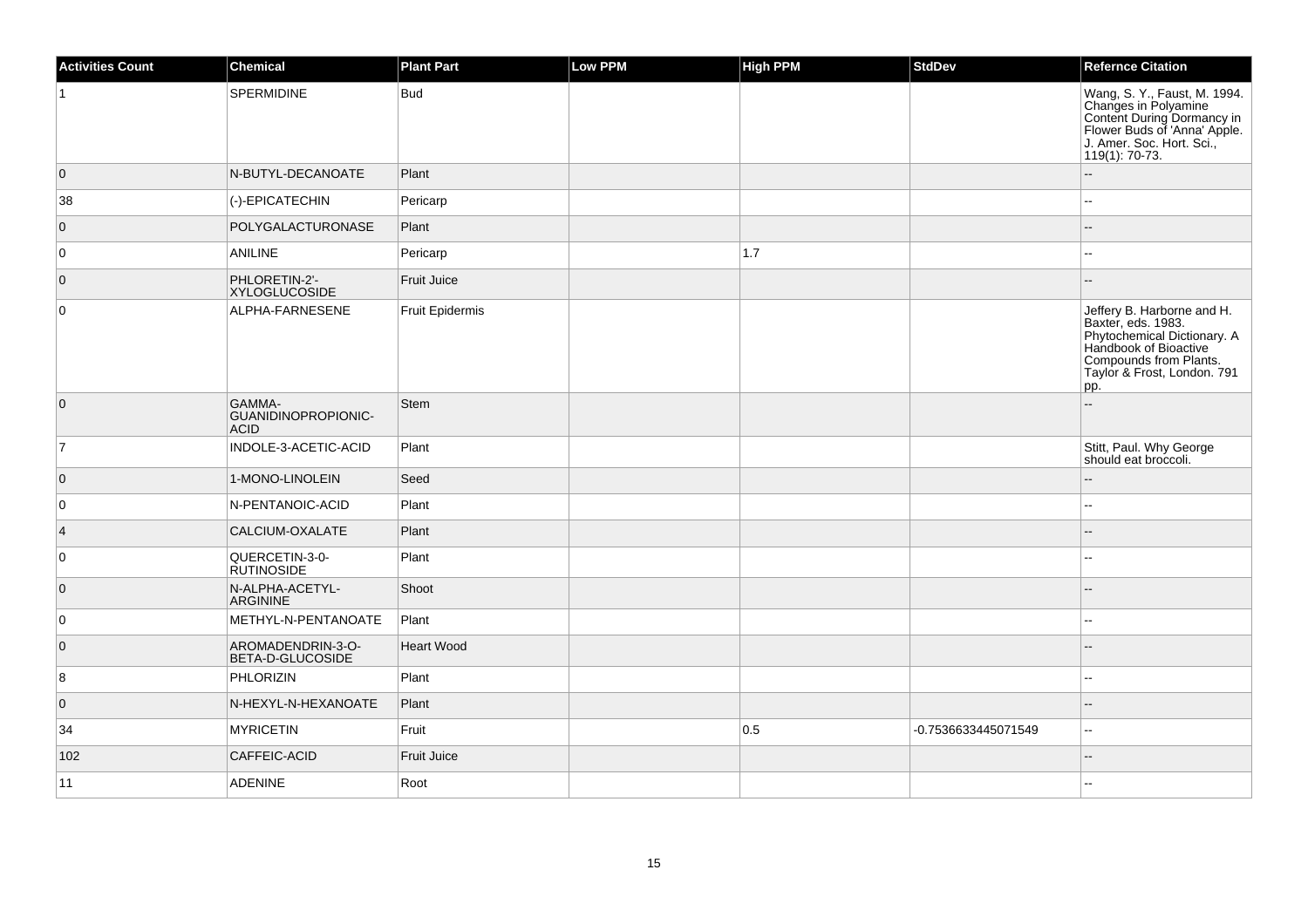| <b>Activities Count</b> | Chemical                                | Plant Part      | Low PPM | <b>High PPM</b> | StdDev              | <b>Refernce Citation</b>                                                                         |
|-------------------------|-----------------------------------------|-----------------|---------|-----------------|---------------------|--------------------------------------------------------------------------------------------------|
| $\overline{0}$          | <b>DIASTASE</b>                         | Plant           |         |                 |                     | $\overline{\phantom{a}}$                                                                         |
| 0                       | TRANS-2-HEXENOIC-ACID                   | Plant           |         |                 |                     | ۵.                                                                                               |
| 30                      | $ (+)$ -CATECHIN                        | Pericarp        |         |                 |                     |                                                                                                  |
| $\overline{2}$          | ASPARAGINE                              | Fruit           |         | 171.0           | -0.825458790451801  | --                                                                                               |
| $\overline{0}$          | ETHYL-PENTANOATE                        | Plant           |         |                 |                     | $-$                                                                                              |
| 0                       | 3-HYDROXY-OCTYL-BETA-<br>D-GLUCOSIDE    | $F$ ruit        |         |                 |                     |                                                                                                  |
| $\overline{0}$          | OCTENOIC-ACID                           | Plant           |         |                 |                     |                                                                                                  |
| 0                       | CYANIDIN-3-ARABINOSIDE Plant            |                 |         |                 |                     |                                                                                                  |
| 30                      | <b>HYPEROSIDE</b>                       | Fruit           |         |                 |                     |                                                                                                  |
| 0                       | N-HEX-1-EN-3-OL                         | Plant           |         |                 |                     |                                                                                                  |
| $\overline{0}$          | PROPYL-BUTYRATE                         | Plant           |         |                 |                     |                                                                                                  |
| 0                       | FR                                      | Plant           |         |                 |                     |                                                                                                  |
| $\vert$ 1               | N-HEXYL-PROPIONATE                      | Fruit           |         |                 |                     |                                                                                                  |
| 0                       | VALERALDEHYDE                           | Fruit           |         |                 |                     |                                                                                                  |
| $\overline{0}$          | PECTIN-<br>DEMETHOXYXYLASE              | Plant           |         |                 |                     |                                                                                                  |
| $\overline{4}$          | PROCYANIDIN-B-4                         | Leaf            |         |                 |                     |                                                                                                  |
| $\overline{0}$          | AMYL-ACETATE                            | Plant           |         |                 |                     | $-$                                                                                              |
| 0                       | <b>ETHYL-AMINE</b>                      | Fruit           |         | 3.0             |                     |                                                                                                  |
| 0                       | 2-METHYL-BUT-2-EN-1-AL                  | Fruit           |         |                 |                     |                                                                                                  |
| $\overline{2}$          | NEOXANTHIN                              | Fruit Epidermis |         |                 |                     |                                                                                                  |
| $\overline{0}$          | CIS-2, TRANS-4-ABSCISIC-<br><b>ACID</b> | Bark            |         |                 |                     |                                                                                                  |
| 15                      | RIBOFLAVIN                              | Fruit           |         | $1.3$           | -0.7944081953947483 | Pedersen, M. 1987.<br>Nutritional Herbology.<br>Pederson Publishing.<br>Bountiful, Utah. 377 pp. |
| $\overline{0}$          | <b>HEMICELLULOSE</b>                    | Plant           |         |                 |                     | $-$                                                                                              |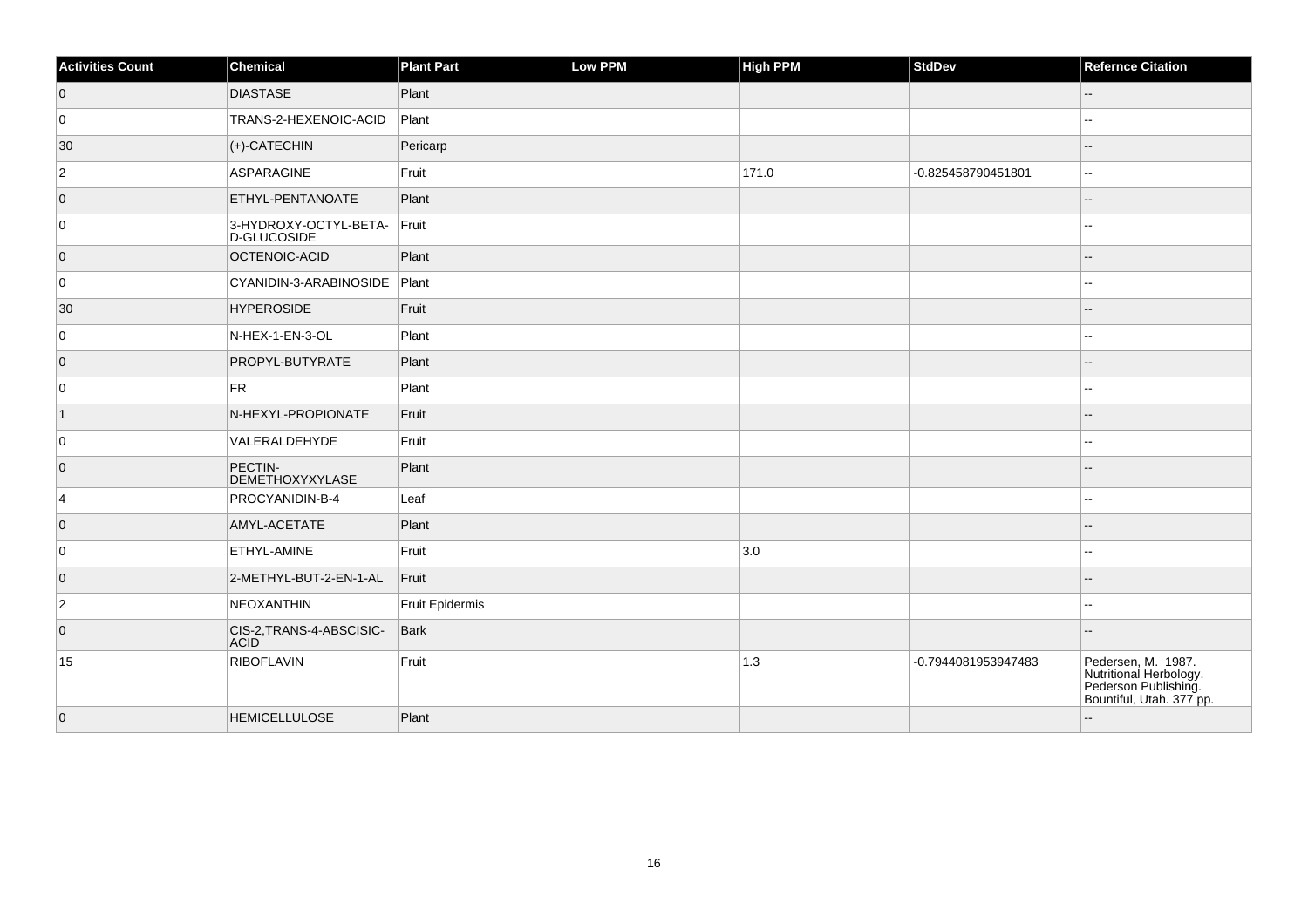| <b>Activities Count</b> | Chemical                             | <b>Plant Part</b> | <b>Low PPM</b> | High PPM | <b>StdDev</b> | <b>Refernce Citation</b>                                                                                                                                                                                        |
|-------------------------|--------------------------------------|-------------------|----------------|----------|---------------|-----------------------------------------------------------------------------------------------------------------------------------------------------------------------------------------------------------------|
| 0                       | ROSEOSIDE                            | Leaf              |                |          |               | Winterhalter, P., Guldner, A.,<br>Culdner, A., Jakob, U.,<br>Schreier, P. 1994. 3-hydroxy-<br>5,6-epoxy-beta-ionyl-beta-d-<br>glucopyranoside from Malus<br>domestica leaves. Nat. Prod.<br>Lett., 4(1): 57-60. |
| $\overline{0}$          | N-BUTANOL                            | Plant             |                |          |               | $\overline{a}$                                                                                                                                                                                                  |
| 38                      | (-)-EPICATECHIN                      | Fruit             |                |          |               | $\sim$                                                                                                                                                                                                          |
| $\overline{0}$          | POLYGALACTOSYL-<br>DIGLYCERIDE       | Plant             |                |          |               | $\overline{a}$                                                                                                                                                                                                  |
| 3                       | AMYL-BUTYRATE                        | Fruit             |                |          |               |                                                                                                                                                                                                                 |
| $\overline{0}$          | OCTANE-1,3-DIOL-<br><b>GLYCOSIDE</b> | Fruit Juice       |                |          |               | $-$                                                                                                                                                                                                             |
| 6                       | ACETALDEHYDE                         | Fruit             |                |          |               |                                                                                                                                                                                                                 |
| $\overline{0}$          | GAMMA-<br>GUANIDINOBUTYRIC-ACID      | Stem              |                |          |               | $\overline{\phantom{a}}$                                                                                                                                                                                        |
| 0                       | <b>IDAEIN</b>                        | Plant             |                |          |               |                                                                                                                                                                                                                 |
| $\overline{0}$          | 1-DECYL-ACETATE                      | Plant             |                |          |               |                                                                                                                                                                                                                 |
| 0                       | N-OCTANONE                           | Plant             |                |          |               |                                                                                                                                                                                                                 |
| $\vert 8 \vert$         | PHLORIZIN                            | Leaf              |                |          |               |                                                                                                                                                                                                                 |
| 0                       | METHYL-I-PENTANOATE                  | Plant             |                |          |               |                                                                                                                                                                                                                 |
| 101                     | APIGENIN                             | Heart Wood        |                |          |               | $-$                                                                                                                                                                                                             |
| 176                     | QUERCETIN                            | Heart Wood        |                |          |               |                                                                                                                                                                                                                 |
| $\overline{0}$          | METHYL-VALERATE                      | Fruit             |                |          |               | $-$                                                                                                                                                                                                             |
| $\overline{1}$          | METHYL-AMINE                         | Fruit             |                | 5.6      |               | $\sim$                                                                                                                                                                                                          |
| $\vert$ 4               | <b>BIOTIN</b>                        | Plant             |                |          |               |                                                                                                                                                                                                                 |
| 3                       | <b>ACETONE</b>                       | Plant             |                |          |               |                                                                                                                                                                                                                 |
| $\overline{0}$          | DEHYDROASCORBIC-ACID Plant           |                   |                |          |               |                                                                                                                                                                                                                 |
| 30                      | $ $ (+)-CATECHIN                     | Fruit             |                |          |               |                                                                                                                                                                                                                 |
| $\overline{0}$          | ETHYL-OCTANOATE                      | Plant             |                |          |               |                                                                                                                                                                                                                 |
| 20                      | <b>LECITHIN</b>                      | Plant             |                |          |               |                                                                                                                                                                                                                 |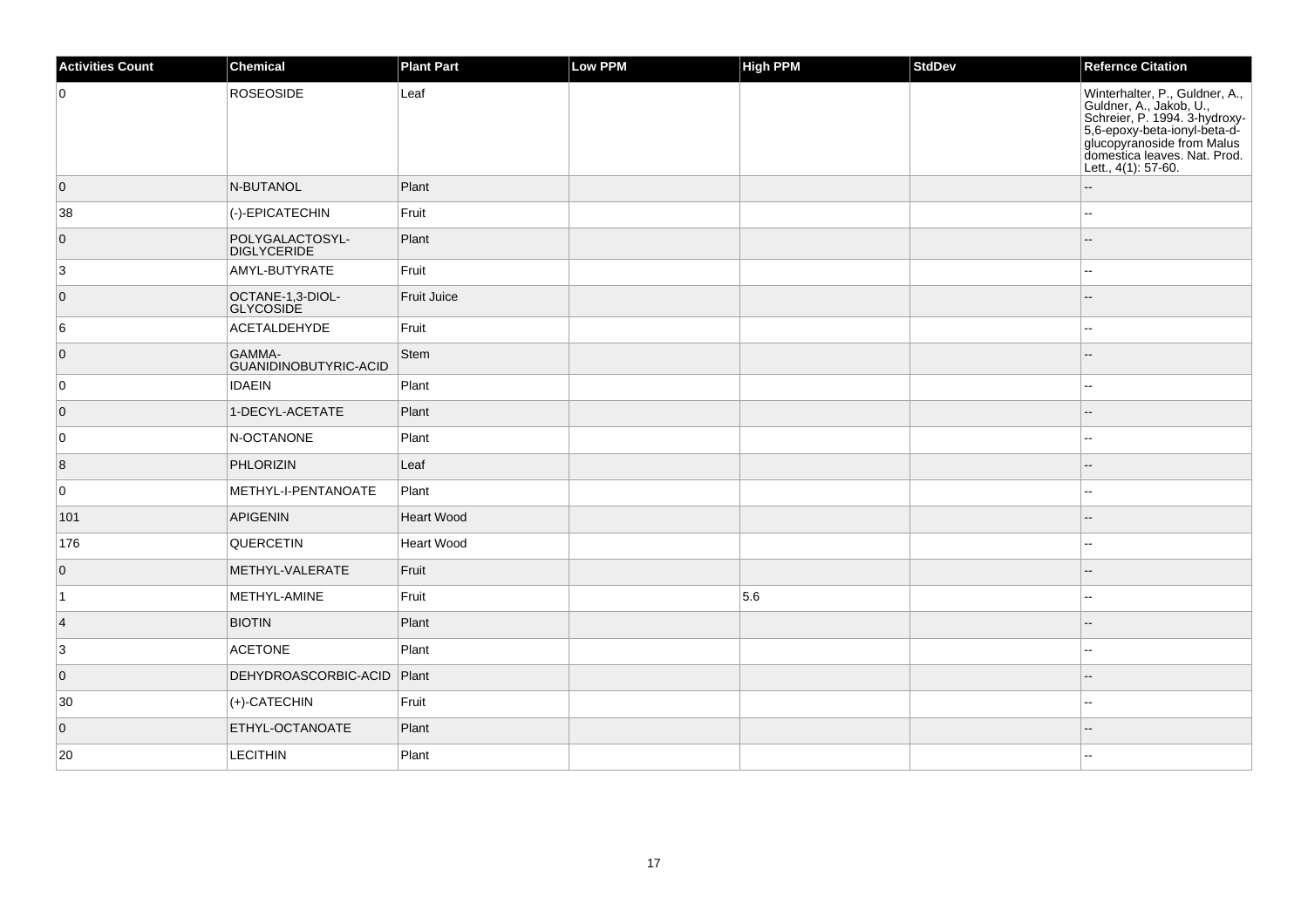| <b>Activities Count</b> | Chemical                                                      | <b>Plant Part</b> | Low PPM | <b>High PPM</b> | StdDev | <b>Refernce Citation</b>                                                                                                                                            |
|-------------------------|---------------------------------------------------------------|-------------------|---------|-----------------|--------|---------------------------------------------------------------------------------------------------------------------------------------------------------------------|
| $\overline{0}$          | 3-BETA-19-ALPHA-<br>DIHYDROXY-2-OXO-URS-<br>12-EN-28-OIC-ACID | Wood              |         | 1000.0          |        |                                                                                                                                                                     |
| 6                       | OCTACOSANOL                                                   | Plant             |         |                 |        | ۵.                                                                                                                                                                  |
| $\overline{0}$          | CYANIDIN-3,5-<br><b>DIGLUCOSIDE</b>                           | Cotyledon         |         |                 |        |                                                                                                                                                                     |
| 14                      | <b>HYPERIN</b>                                                | Plant             |         |                 |        |                                                                                                                                                                     |
| $\overline{0}$          | N-HEPTANOL                                                    | Plant             |         |                 |        |                                                                                                                                                                     |
| 0                       | PROPYL-ACETATE                                                | Plant             |         |                 |        | ۵.                                                                                                                                                                  |
| 13                      | <b>FORMIC-ACID</b>                                            | Plant             |         |                 |        |                                                                                                                                                                     |
| $\vert$ 1               | HEXYL-BUTYRATE                                                | Fruit             |         |                 |        | Щ,                                                                                                                                                                  |
| $\vert$ 2               | <b>METHANOL</b>                                               | Plant             |         |                 |        | --                                                                                                                                                                  |
| $\vert$ 1               | PROCYANIDIN-B-2                                               | Fruit Juice       |         |                 |        | --                                                                                                                                                                  |
| 6                       | <b>ETHYL-ACETATE</b>                                          | Plant             |         |                 |        |                                                                                                                                                                     |
| $\overline{0}$          | ISOCITRIC-ACID                                                | Plant             |         |                 |        | $-1$                                                                                                                                                                |
| $\overline{0}$          | 2-METHYL-2,3-EPOXY-<br>PENTANE                                | Fruit             |         |                 |        |                                                                                                                                                                     |
| $\overline{2}$          | NEO-CHLOROGENIC-ACID                                          | Plant             |         |                 |        | $\overline{a}$                                                                                                                                                      |
| $ 2\rangle$             | <b>REYNOUTRIN</b>                                             | Fruit             |         |                 |        |                                                                                                                                                                     |
| 0                       | GUANIDINOSUCCINIC-ACID Shoot                                  |                   |         |                 |        |                                                                                                                                                                     |
| $\overline{0}$          | <b>PUTRESCINE</b>                                             | <b>Bud</b>        |         |                 |        | Wang, S. Y., Faust, M. 1994.<br>Changes in Polyamine<br>Content During Dormancy in<br>Flower Buds of 'Anna' Apple.<br>J. Amer. Soc. Hort. Sci.,<br>$119(1): 70-73.$ |
| 0                       | N-ALPHA-ACETYL-<br><b>AGGININE</b>                            | Shoot             |         |                 |        | ۵.                                                                                                                                                                  |
| 38                      | (-)-EPICATECHIN                                               | Fruit Juice       |         |                 |        | ш,                                                                                                                                                                  |
| 0                       | PIPECOLINIC-ACID                                              | Plant             |         |                 |        | $\overline{a}$                                                                                                                                                      |
| $\overline{0}$          | AMYL-ACETATE                                                  | Fruit             |         |                 |        |                                                                                                                                                                     |
| 0                       | OCTANE-1,3-DIOL                                               | Fruit Juice       |         |                 |        | 44                                                                                                                                                                  |
| 11                      | SORBITOL                                                      | Leaf              |         |                 |        |                                                                                                                                                                     |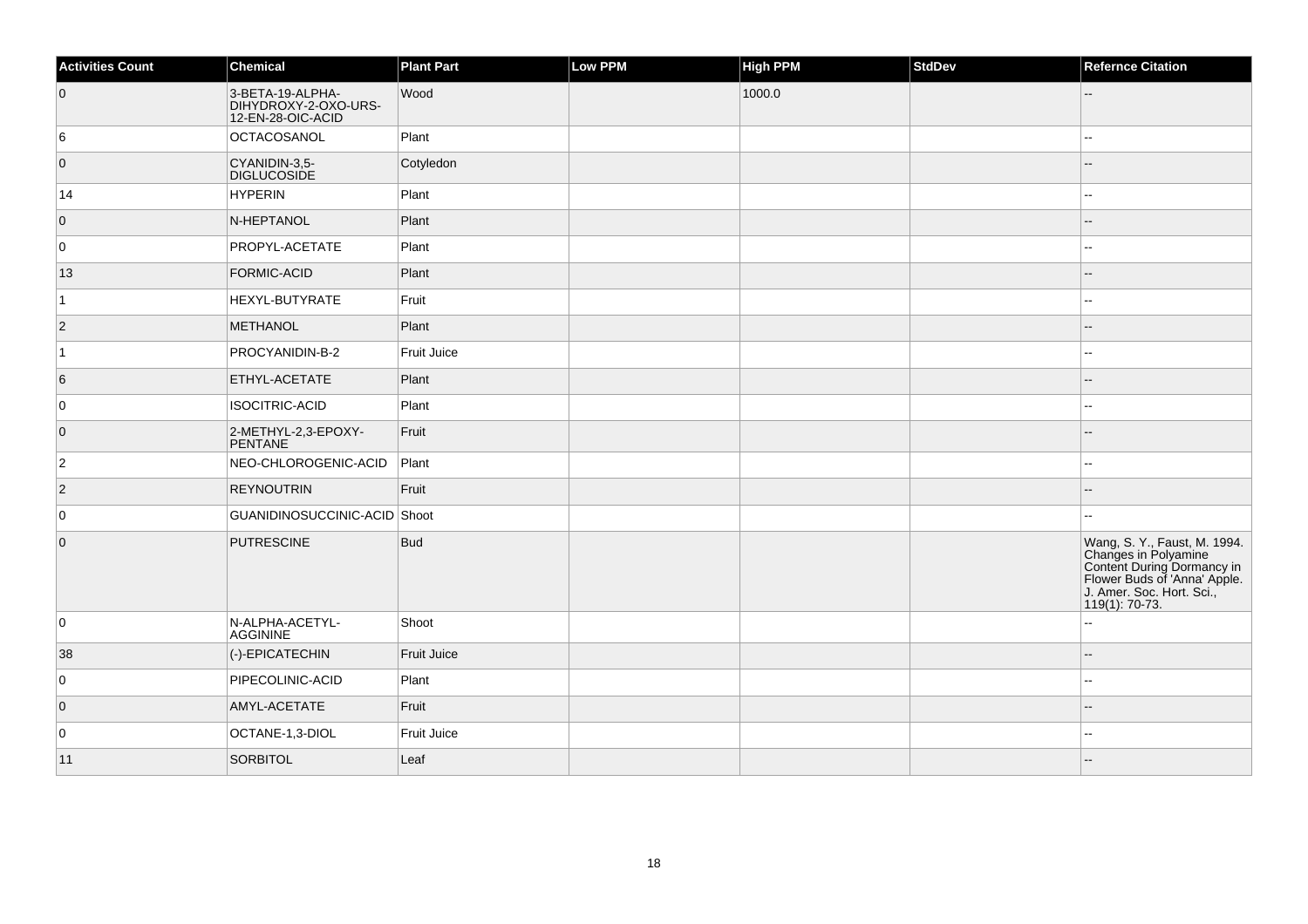| <b>Activities Count</b> | <b>Chemical</b>                           | <b>Plant Part</b>  | <b>Low PPM</b> | <b>High PPM</b> | <b>StdDev</b>        | <b>Refernce Citation</b>                                                                                                                                                 |
|-------------------------|-------------------------------------------|--------------------|----------------|-----------------|----------------------|--------------------------------------------------------------------------------------------------------------------------------------------------------------------------|
| $\overline{0}$          | 4-P-COUMAROYLQUINIC-<br><b>ACID</b>       | Fruit              |                |                 |                      | Jeffery B. Harborne and H.<br>Baxter, eds. 1983.<br>Phytochemical Dictionary. A<br>Handbook of Bioactive<br>Compounds from Plants.<br>Taylor & Frost, London. 791<br>pp. |
| $\overline{0}$          | GAMMA-<br><b>GUANIDINOBUTRAMIDE</b>       | Stem               |                |                 |                      | $\sim$                                                                                                                                                                   |
| $\overline{0}$          | 1-BUTANOL                                 | Plant              |                |                 |                      | $\sim$                                                                                                                                                                   |
| $\overline{0}$          | N-OCTANOL-2-OCTANOL                       | Plant              |                |                 |                      | $\sim$                                                                                                                                                                   |
| $\overline{1}$          | PYRUVIC-ACID                              | Plant              |                |                 |                      | $\sim$                                                                                                                                                                   |
| 35                      | <b>GERANIOL</b>                           | Plant              |                |                 |                      |                                                                                                                                                                          |
| 87                      | <b>RUTIN</b>                              | Pericarp           |                |                 |                      | ۵.                                                                                                                                                                       |
| $\overline{0}$          | METHYL-HEXANOATE                          | Plant              |                |                 |                      | $-$                                                                                                                                                                      |
| $\overline{0}$          | ABSCISIC-ACID                             | <b>Fruit Juice</b> |                |                 |                      | $\overline{a}$                                                                                                                                                           |
| $\overline{0}$          | PHLORETIN-4'-O-BETA-D-<br>GLUCOPYRANOSIDE | Fruit              |                | 6486.0          |                      |                                                                                                                                                                          |
| $\overline{0}$          | PROCYANIDIN-<br><b>OLIGOMERS</b>          | Fruit              |                |                 |                      |                                                                                                                                                                          |
| 89                      | URSOLIC-ACID                              | Fruit Epidermis    |                |                 |                      |                                                                                                                                                                          |
| $\overline{0}$          | METHYL-NONAN-3-ONE                        | Fruit              |                |                 |                      |                                                                                                                                                                          |
| 78                      | <b>LUTEOLIN</b>                           | <b>Heart Wood</b>  |                |                 |                      |                                                                                                                                                                          |
| 0                       | ACETIC-ACID-AMYL-ESTER Plant              |                    |                |                 |                      | $\overline{a}$                                                                                                                                                           |
| $\overline{0}$          | <b>DECENOIC-ACID</b>                      | Plant              |                |                 |                      |                                                                                                                                                                          |
| 0                       | I-PROPANOL                                | Plant              |                |                 |                      |                                                                                                                                                                          |
| $\vert$ 1               | MERCURY                                   | Fruit              | 0.0            | 0.02            | 0.10095423065636192  | $-$                                                                                                                                                                      |
| 87                      | <b>RUTIN</b>                              | Leaf               | 0.0            | 8885.0          | -0.45294433702030634 | $\mathbf{u}$                                                                                                                                                             |
| 21                      | <b>CHLOROPHYLL</b>                        | Fruit              | 0.0            | 1.0             | -0.9710352631864654  | $\sim$                                                                                                                                                                   |
| $\mathbf{1}$            | SODIUM                                    | Fruit              | 0.0            | 133.0           | -0.1713385458263085  | $\mathbf{u}$                                                                                                                                                             |
| $\overline{4}$          | SILICON                                   | Fruit              | 0.0            | 70.0            | -0.3810148443665756  | $\overline{\phantom{a}}$                                                                                                                                                 |
| 14                      | MANGANESE                                 | Fruit              | 0.0            | 29.0            | -0.2123152729972876  | $\overline{a}$                                                                                                                                                           |
| $\overline{0}$          | <b>CAROTENOIDS</b>                        | Plant              | 0.0            | 126.0           |                      |                                                                                                                                                                          |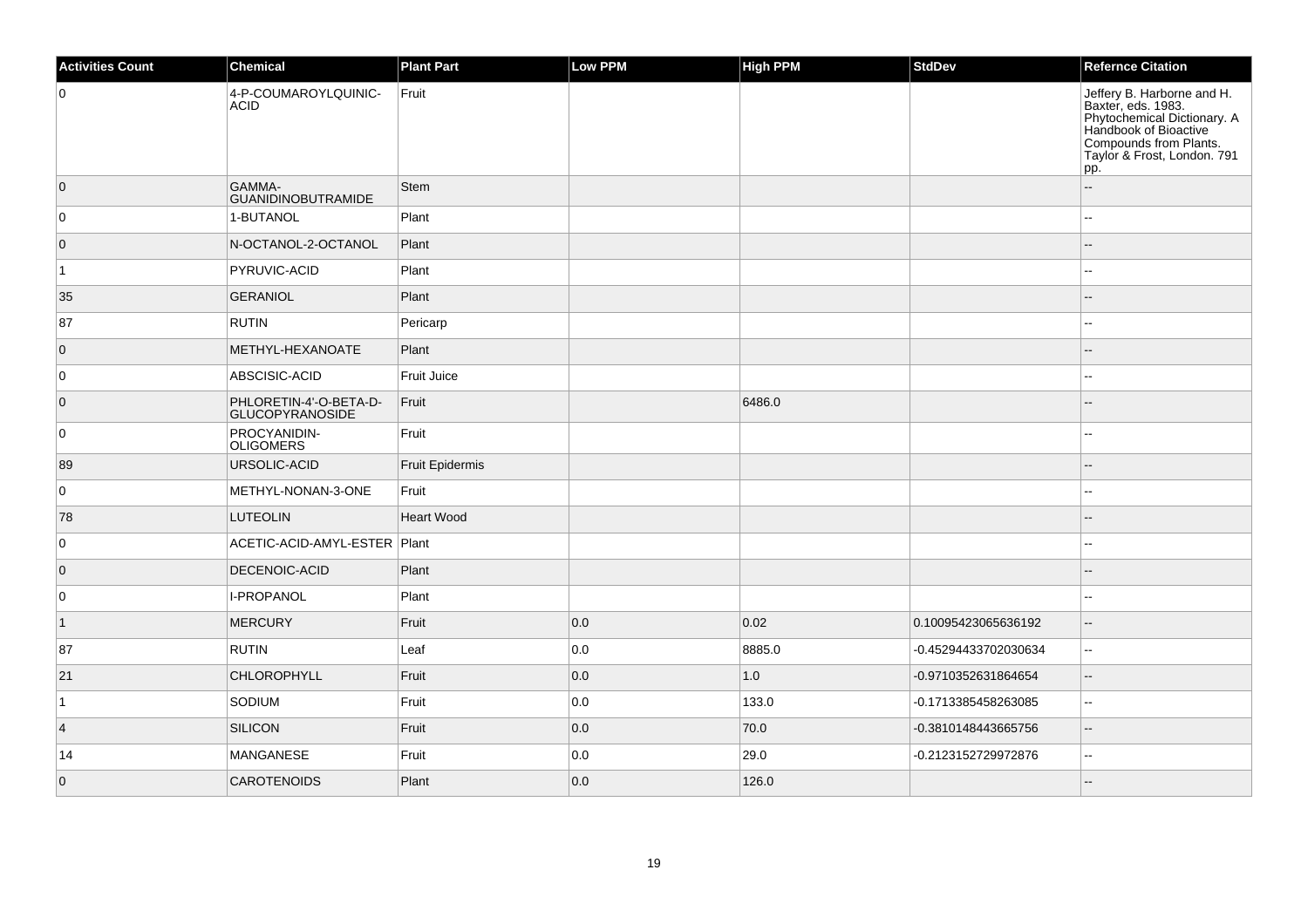| <b>Activities Count</b> | Chemical            | <b>Plant Part</b> | <b>Low PPM</b> | <b>High PPM</b> | <b>StdDev</b>          | <b>Refernce Citation</b>                  |
|-------------------------|---------------------|-------------------|----------------|-----------------|------------------------|-------------------------------------------|
| 77                      | <b>ZINC</b>         | Fruit             | 0.0            | 35.0            | 0.1413570623516533     | $\sim$ $\sim$                             |
| $\overline{0}$          | P-COUMARIC-ACID-2   | Leaf              | 0.0            | 185.0           |                        |                                           |
| $\vert$ 7               | <b>AVICULARIN</b>   | Leaf              | 0.0            | 1425.0          |                        | ۵.                                        |
| $\overline{0}$          | P-COUMARIC-ACID-1   | Leaf              | 0.0            | 320.0           |                        |                                           |
| 53                      | BETA-CAROTENE       | Fruit             | 0.0            | 76.0            | -0.0038939984397263717 | L.                                        |
| $\overline{2}$          | <b>ARSENIC</b>      | Fruit             | 0.001          | 0.43            | 0.014133429185321438   | $\overline{\phantom{a}}$                  |
| 0                       | LEAD                | Fruit             | 0.002          | 64.0            | 3.294104898397132      | $\ddotsc$                                 |
| 3                       | <b>CADMIUM</b>      | Fruit             | 0.002          | 0.026           | -0.5672128851607269    | $\sim$                                    |
| 3                       | <b>NICKEL</b>       | Fruit             | 0.004          | 0.645           | -0.5833033975627046    | $\overline{a}$                            |
| $ 2\rangle$             | <b>COBALT</b>       | Fruit             | 0.005          | 0.043           | -0.5299096696083117    | $\overline{\phantom{a}}$                  |
| 24                      | <b>CHROMIUM</b>     | Fruit             | 0.005          | 0.3             | -0.4654957769727276    | $\sim$                                    |
| 3                       | <b>SILVER</b>       | Fruit             | 0.011          | 0.086           | -0.4995614833070808    | $\sim$                                    |
| 15                      | <b>FOLACIN</b>      | Fruit             | 0.02           | 0.2             | -0.7547576455042277    | USDA's Ag Handbook 8 and<br>sequelae)     |
| 11                      | <b>LITHIUM</b>      | Fruit             | 0.044          | 0.172           | -0.8448748858580687    | $\overline{\phantom{a}}$                  |
| 0                       | <b>TITANIUM</b>     | Fruit             | 0.055          | 3.0             | -0.6858409400678522    | $\sim$                                    |
| $\overline{2}$          | <b>MOLYBDENUM</b>   | Fruit             | 0.077          | 0.43            | -0.3990584824882058    | $\overline{\phantom{a}}$                  |
| 8                       | <b>ESTRONE</b>      | Seed              | 0.1            | 0.13            | -1.000000000000002     | $\sim$                                    |
| $\overline{0}$          | <b>FLUORINE</b>     | Fruit             | 0.1            | 2.1             | 0.7378739376517985     | <b>ACTA AGRIC SCAND</b><br>SUPPL 22: 1980 |
| 0                       | <b>STRONTIUM</b>    | Fruit             | 0.165          | 8.6             | -0.9690625512009637    |                                           |
| $\overline{0}$          | <b>ZIRCONIUM</b>    | Fruit             | 0.22           | 0.86            | -0.546541741871023     | $\overline{\phantom{a}}$                  |
| 0                       | <b>BARIUM</b>       | Fruit             | 0.22           | 8.6             | -0.8622422515184034    | $\overline{a}$                            |
| 12                      | <b>COPPER</b>       | Fruit             | 0.24           | 4.0             | -0.6863742487163819    | $\sim$                                    |
| 0                       | <b>RUBIDIUM</b>     | Fruit             | 0.27           | 10.0            | -0.6798204139542442    | <b>ACTA AGRIC SCAND</b><br>SUPPL 22: 1980 |
| $\overline{0}$          | <b>BENZYL-AMINE</b> | Fruit             | 0.3            | 3.0             |                        |                                           |
| $\sqrt{5}$              | ALUMINUM            | Fruit             | 0.4            | 129.0           | -0.18599251654737567   | $\overline{a}$                            |
| 15                      | <b>LUTEIN</b>       | Fruit             | 0.4            | 5.0             | -0.4027761600563295    | $\overline{\phantom{a}}$                  |
| 7                       | <b>SALICYLATES</b>  | Fruit             | 0.8            | 60.0            | -0.16469419114376535   | $\overline{a}$                            |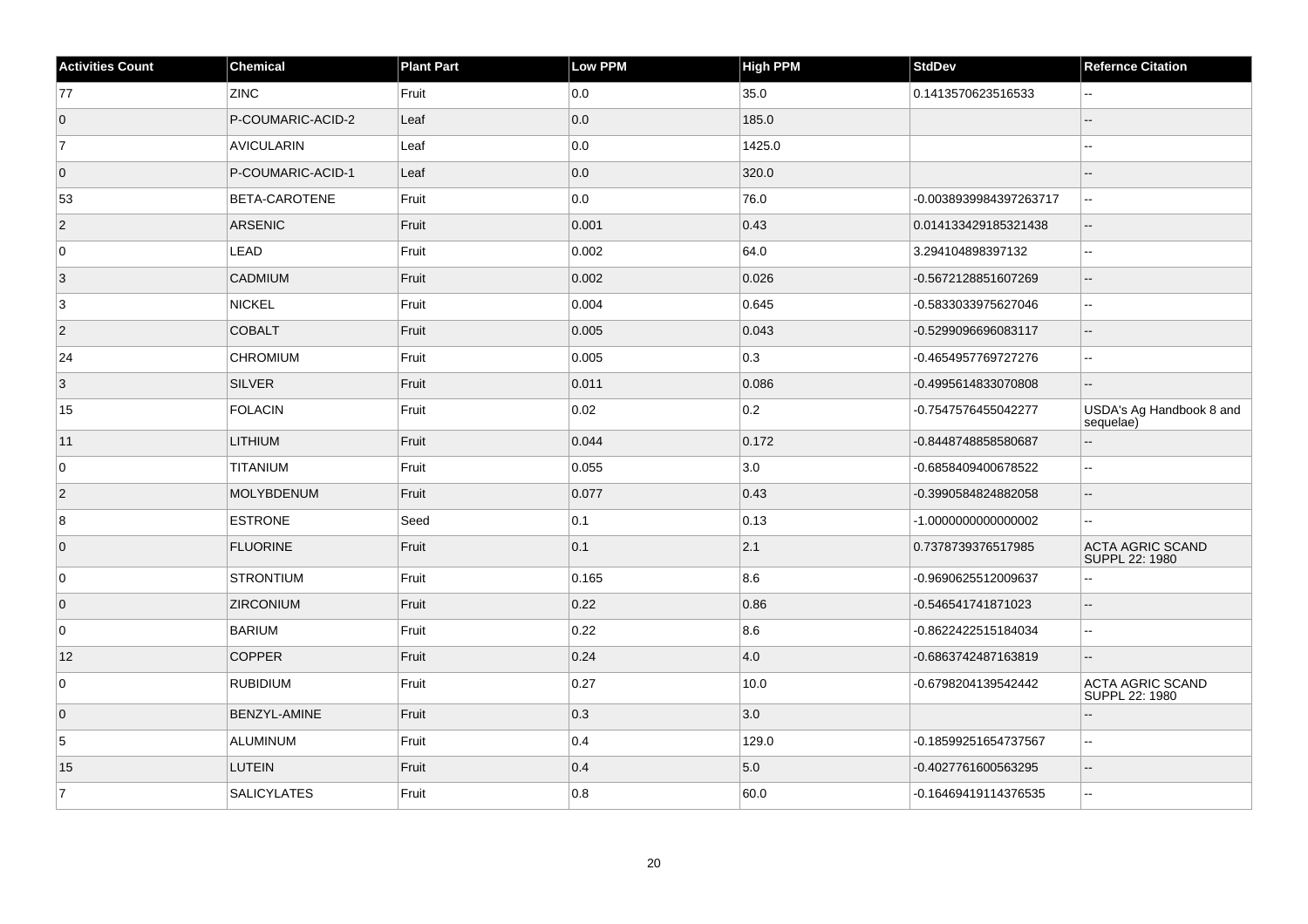| <b>Activities Count</b> | <b>Chemical</b>                    | <b>Plant Part</b> | <b>Low PPM</b> | High PPM | <b>StdDev</b>         | <b>Refernce Citation</b>                                                                         |
|-------------------------|------------------------------------|-------------------|----------------|----------|-----------------------|--------------------------------------------------------------------------------------------------|
| 11                      | PANTOTHENIC-ACID                   | Fruit             | 1.0            | 4.0      | -0.8996713902808875   | USDA's Ag Handbook 8 and<br>sequelae)                                                            |
| 31                      | <b>THIAMIN</b>                     | Fruit             | 1.0            | 2.0      | -0.4266044741562528   | Pedersen, M. 1987.<br>Nutritional Herbology.<br>Pederson Publishing.<br>Bountiful, Utah. 377 pp. |
| 39                      | <b>NIACIN</b>                      | Fruit             | 1.0            | 7.0      | -0.7178505836876389   |                                                                                                  |
| $\overline{0}$          | $VIT-B-6$                          | Fruit             | 1.0            | 3.0      | -0.8751338727185397   | $\sim$                                                                                           |
| $\vert 4 \vert$         | <b>BORON</b>                       | Fruit             | $1.0\,$        | 110.0    | 1.410811087811246     |                                                                                                  |
| 0                       | PHLORETIN-<br><b>XYLOGLUCOSIDE</b> | Fruit             | $1.0\,$        | 3.0      |                       |                                                                                                  |
| 6                       | <b>IRON</b>                        | Fruit             | 1.1            | 123.0    | -0.039580333705947705 |                                                                                                  |
| 14                      | SULFUR                             | Fruit             | 1.65           | 23.0     | -0.9685087927350676   | $\overline{a}$                                                                                   |
| 32                      | ALPHA-TOCOPHEROL                   | Fruit             | 2.0            | 37.0     | -0.5521025162177928   | $\overline{a}$                                                                                   |
| $\mathbf{1}$            | PROCYANIDIN-B-2                    | Fruit             | 2.0            | 10.0     |                       |                                                                                                  |
| 176                     | <b>QUERCETIN</b>                   | Fruit             | 2.5            | 41.0     | -0.582618968173555    |                                                                                                  |
| $\overline{0}$          | <b>PHOSPHATIDYLIC-ACID</b>         | Fruit             | 3.0            | 6.0      |                       | ٠.                                                                                               |
| 61                      | <b>FERULIC-ACID</b>                | Fruit             | 4.0            | 95.0     | 1.7162326606420661    | $\overline{\phantom{a}}$                                                                         |
| 0                       | DIPHOSPHATIDYL-<br>GLYCEROL        | Fruit             | 4.0            | 6.0      |                       | $\overline{a}$                                                                                   |
| 40                      | <b>EPICATECHIN</b>                 | Fruit             | 4.0            | 11.0     |                       |                                                                                                  |
| 77                      | CHLOROGENIC-ACID                   | Fruit             | $5.0\,$        | 15.0     | -1.0935971883111022   | $\overline{a}$                                                                                   |
| $\overline{0}$          | URONIC-ACID                        | Fruit             | $7.0$          | 1440.0   |                       |                                                                                                  |
| 0                       | PHLORETIN-<br><b>XYLOGLUCOSIDE</b> | Pericarp          | $7.0\,$        | 27.0     |                       | $\overline{\phantom{a}}$                                                                         |
| 77                      | CHLOROGENIC-ACID                   | Pericarp          | 8.0            | 18.0     |                       |                                                                                                  |
| $\overline{0}$          | PHOSPHATIDYL-<br><b>GLYCEROL</b>   | Fruit             | 8.0            | 27.0     |                       | $-$                                                                                              |
| $\overline{0}$          | QUERCETIN-XYLOSIDE                 | Pericarp          | 9.0            | 19.0     |                       |                                                                                                  |
| 0                       | QUERCETIN-GLUCOSIDE                | Pericarp          | 9.0            | 20.0     |                       |                                                                                                  |
| $\overline{7}$          | <b>LAURIC-ACID</b>                 | Fruit             | 10.0           | 63.0     | -0.44474745342800637  | $\overline{a}$                                                                                   |
| $\overline{2}$          | PALMITOLEIC-ACID                   | Fruit             | 10.0           | 62.0     | -0.3340992517515945   | $\overline{a}$                                                                                   |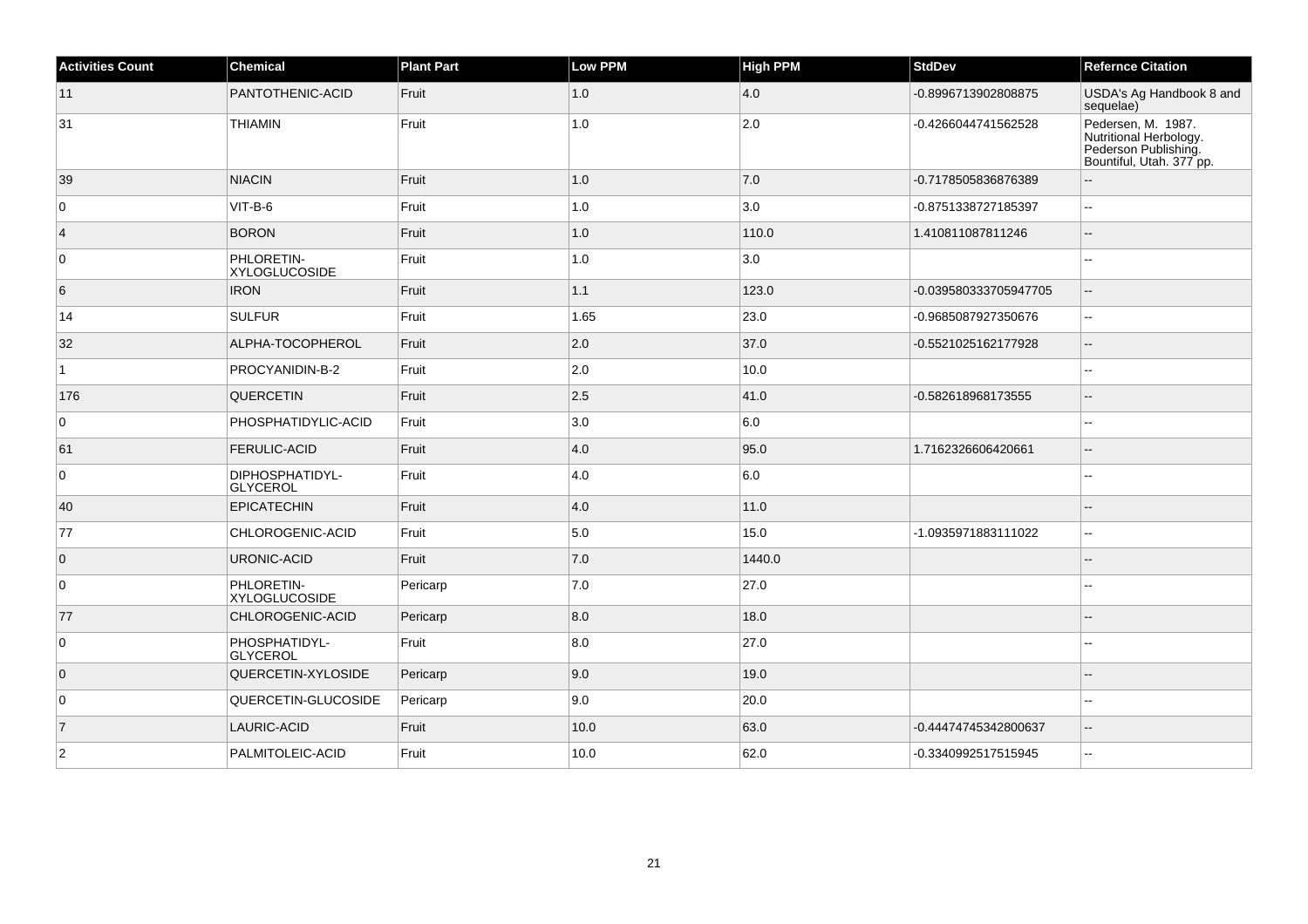| <b>Activities Count</b> | Chemical                              | <b>Plant Part</b> | <b>Low PPM</b> | <b>High PPM</b> | <b>StdDev</b>        | <b>Refernce Citation</b>                                                                                                                 |
|-------------------------|---------------------------------------|-------------------|----------------|-----------------|----------------------|------------------------------------------------------------------------------------------------------------------------------------------|
| $\vert$ 2               | CAMPESTEROL                           | Fruit             | 10.0           | 60.0            | -0.14986892201478846 | Spiller, G. A. 1996 (Spiller, G.<br>A. Ed. 1996. CRC Handbook<br>of Lipids in Human Nutrition.<br>CRC Press. Boca Raton, FL.<br>233 pp.) |
| $\overline{1}$          | PHLORETIN-GLUCOSIDE                   | Pericarp          | 10.0           | 15.0            |                      |                                                                                                                                          |
| $\overline{0}$          | MONOGALACTOSYL-<br><b>DIGLYCERIDE</b> | Plant             | 12.0           | 42.0            |                      |                                                                                                                                          |
| 0                       | D-GALACTURONIC-ACID                   | Plant             | 13.0           | 54.0            |                      |                                                                                                                                          |
| 25                      | P-COUMARIC-ACID                       | Fruit             | 15.0           | 460.0           | 1.836295249622603    | $\overline{\phantom{a}}$                                                                                                                 |
| $\overline{1}$          | PROCYANIDIN-B-2                       | Pericarp          | 15.0           | 100.0           |                      | $\sim$                                                                                                                                   |
| $\overline{0}$          | QUERCETIN-ARABINOSIDE Pericarp        |                   | 18.0           | 37.0            |                      |                                                                                                                                          |
| 0                       | QUERCETIN-3-<br><b>RHAMNOSIDE</b>     | Pericarp          | 19.0           | 39.0            |                      |                                                                                                                                          |
| 6                       | <b>MYRISTIC-ACID</b>                  | Fruit             | 20.0           | 124.0           | -0.26329389964394695 | $\overline{a}$                                                                                                                           |
| 112                     | ASCORBIC-ACID                         | Fruit             | 20.0           | 402.0           | -0.2594938543964892  |                                                                                                                                          |
| $\overline{0}$          | <b>PROLINE</b>                        | Plant             | 20.0           | 435.0           | -1.0472597877182985  |                                                                                                                                          |
| 29                      | <b>TRYPTOPHAN</b>                     | Fruit             | 20.0           | 124.0           | -1.0195295627538696  | $\overline{\phantom{a}}$                                                                                                                 |
| $\vert$ 4               | <b>LYSINE</b>                         | Fruit             | 20.0           | 746.0           | -0.8724121045963826  | $\sim$                                                                                                                                   |
| 40                      | <b>EPICATECHIN</b>                    | Pericarp          | 20.0           | 80.0            |                      |                                                                                                                                          |
| 15                      | <b>METHIONINE</b>                     | Plant             | 20.0           | 124.0           | -0.9578509469925256  | $\overline{\phantom{a}}$                                                                                                                 |
| $\overline{0}$          | EO                                    | Fruit             | 25.0           | 35.0            | -0.8192816022307305  | $\sim$                                                                                                                                   |
| $\overline{0}$          | QUERCETIN-<br><b>GALACTOSIDE</b>      | Pericarp          | 28.0           | 60.0            |                      |                                                                                                                                          |
| $\overline{4}$          | <b>THREONINE</b>                      | Fruit             | 30.0           | 435.0           | -1.0736073129874002  | $\sim$                                                                                                                                   |
| $\vert$ 7               | <b>HISTIDINE</b>                      | Fruit             | 30.0           | 187.0           | -1.0696353953245137  | $\overline{\phantom{a}}$                                                                                                                 |
| 0                       | <b>MEVALONIC-ACID</b>                 | Fruit             | 30.0           | 36.0            | 1.9898059802462824   |                                                                                                                                          |
| $ 2\rangle$             | <b>CYSTINE</b>                        | Plant             | 30.0           | 187.0           | -1.078139109591067   |                                                                                                                                          |
| 0                       | <b>GLUCOCEREBROSIDE</b>               | Plant             | 34.0           | 49.0            |                      | ä.                                                                                                                                       |
| $\overline{8}$          | <b>TYROSINE</b>                       | Fruit             | 40.0           | 249.0           | -0.8990776765345502  | $\overline{a}$                                                                                                                           |
| 3                       | <b>VALINE</b>                         | Fruit             | 40.0           | 560.0           | -0.8032333881374735  | $\mathbf{u}$                                                                                                                             |
| 28                      | <b>CALCIUM</b>                        | Fruit             | 43.0           | 570.0           | -0.75834467805693    |                                                                                                                                          |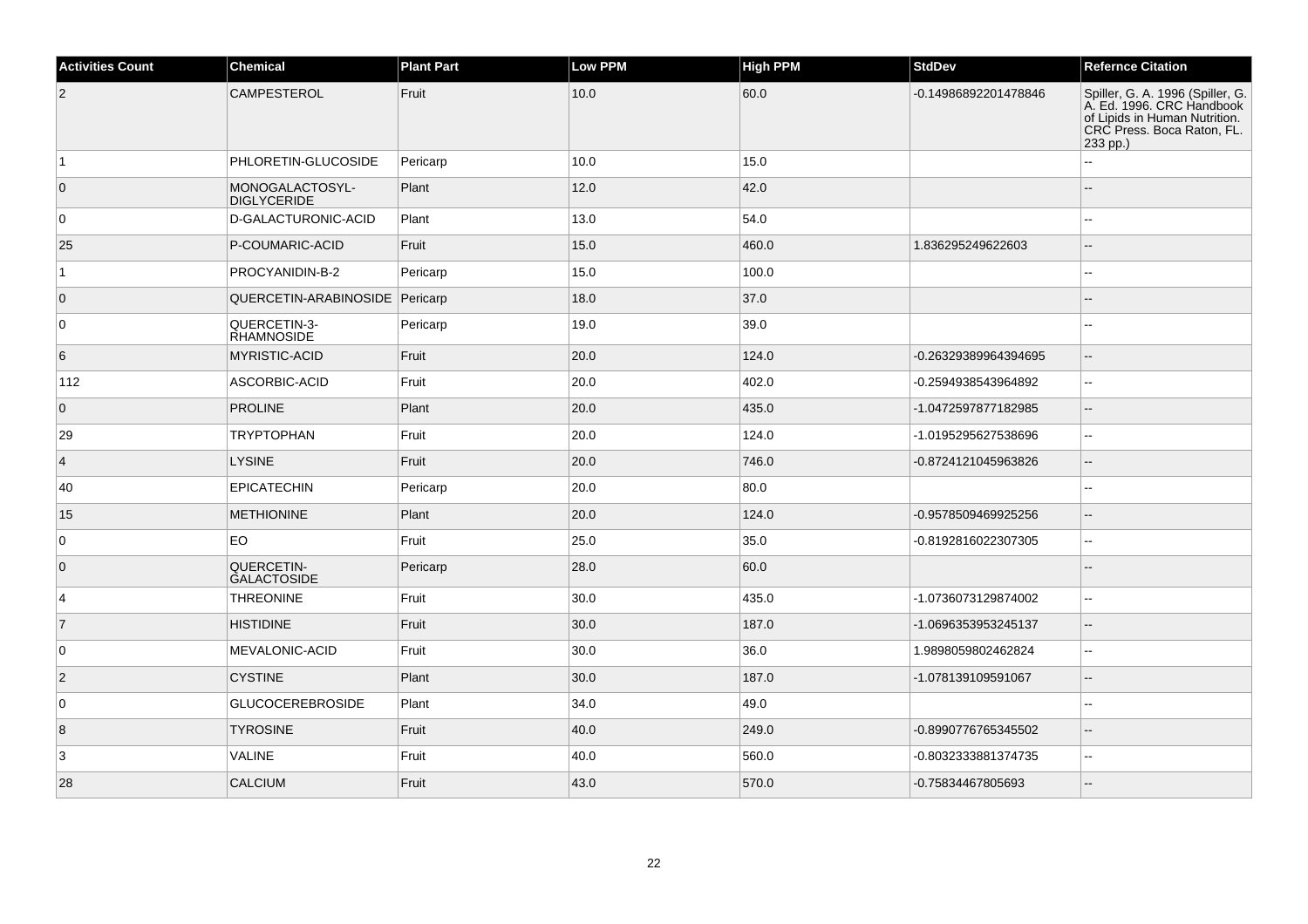| <b>Activities Count</b> | <b>Chemical</b>                      | <b>Plant Part</b> | <b>Low PPM</b> | High PPM | <b>StdDev</b>        | <b>Refernce Citation</b>                                                                                                                                |
|-------------------------|--------------------------------------|-------------------|----------------|----------|----------------------|---------------------------------------------------------------------------------------------------------------------------------------------------------|
| $\overline{0}$          | <b>TRIGLYCERIDE</b>                  | Plant             | 45.0           | 50.0     |                      |                                                                                                                                                         |
| 65                      | <b>MAGNESIUM</b>                     | Fruit             | 48.0           | 478.0    | -0.7648501234386748  | $\overline{a}$                                                                                                                                          |
| $\overline{0}$          | DIGALACTOSYL-<br><b>DIGLYCERIDE</b>  | Fruit             | 49.0           | 107.0    |                      | $\sim$                                                                                                                                                  |
| $\overline{7}$          | PHENYLALANINE                        | Fruit             | 50.0           | 311.0    | -1.0455516744717288  | ÷.                                                                                                                                                      |
| 3                       | <b>ISOLEUCINE</b>                    | Fruit             | 50.0           | 497.0    | -0.9433250929721118  | $\sim$                                                                                                                                                  |
| $\overline{0}$          | PHOSPHATIDYL-INOSITOL                | Fruit             | 53.0           | 59.0     |                      |                                                                                                                                                         |
| 176                     | QUERCETIN                            | Pericarp          | 58.0           | 263.0    | 1.0                  | Pizzorno, J.E. and Murray,<br>M.T. 1985. A Textbook of<br>Natural Medicine. John<br>Bastyr College Publications,<br>Seattle, Washington<br>(Looseleaf). |
| 14                      | <b>ARGININE</b>                      | Fruit             | 60.0           | 373.0    | -1.0500818434124615  | USDA's Ag Handbook 8 and<br>sequelae)                                                                                                                   |
| $\overline{4}$          | <b>PHOSPHORUS</b>                    | Fruit             | 68.0           | 925.0    | -0.6958662309301713  | $\ddotsc$                                                                                                                                               |
| $\overline{3}$          | <b>ALANINE</b>                       | Fruit             | 70.0           | 435.0    | -1.2861845168681025  | USDA's Ag Handbook 8 and<br>sequelae)                                                                                                                   |
| 8                       | STEARIC-ACID                         | Fruit             | 70.0           | 435.0    | -0.25037310927026857 | ä.                                                                                                                                                      |
| 12                      | <b>GLYCINE</b>                       | Plant             | 80.0           | 497.0    | -0.8208359653564842  | $\overline{a}$                                                                                                                                          |
| $\overline{1}$          | <b>SERINE</b>                        | Fruit             | 80.0           | 497.0    | -1.1107007920496865  | USDA's Ag Handbook 8 and<br>sequelae)                                                                                                                   |
| 102                     | <b>CAFFEIC-ACID</b>                  | Fruit             | 85.0           | 1270.0   | -0.10378621224302456 | $-$                                                                                                                                                     |
| 20                      | <b>BENZOIC-ACID</b>                  | Leaf              | 98.0           | 710.0    | 1.3479809099758226   | $\overline{\phantom{a}}$                                                                                                                                |
| 77                      | CHLOROGENIC-ACID                     | Leaf              | 100.0          | 1200.0   | -1.3240006985895736  | $\sim$                                                                                                                                                  |
| $\overline{0}$          | PHOSPHATIDYL-<br><b>ETHANOLAMINE</b> | Fruit             | 101.0          | 124.0    |                      |                                                                                                                                                         |
| 47                      | BETA-SITOSTEROL                      | Fruit             | 110.0          | 660.0    | 0.07292039240169416  | Spiller, G. A. 1996 (Spiller, G.<br>A. Ed. 1996. CRC Handbook<br>of Lipids in Human Nutrition.<br>CRC Press. Boca Raton, FL.<br>233 pp.)                |
| $\overline{2}$          | <b>PHYTOSTEROLS</b>                  | Fruit             | 120.0          | 745.0    | -0.2581394518581099  | USDA's Ag Handbook 8 and<br>sequelae)                                                                                                                   |
| $\overline{2}$          | <b>LEUCINE</b>                       | Fruit             | 120.0          | 746.0    | -0.9258535515942413  | $\mathbf{u}$                                                                                                                                            |
| 18                      | OLEIC-ACID                           | Fruit             | 140.0          | 871.0    | -0.4740320725940964  | $\overline{a}$                                                                                                                                          |
| 13                      | <b>MUFA</b>                          | Fruit             | 150.0          | 935.0    | -0.24039423421132997 | USDA's Ag Handbook 8 and<br>sequelae)                                                                                                                   |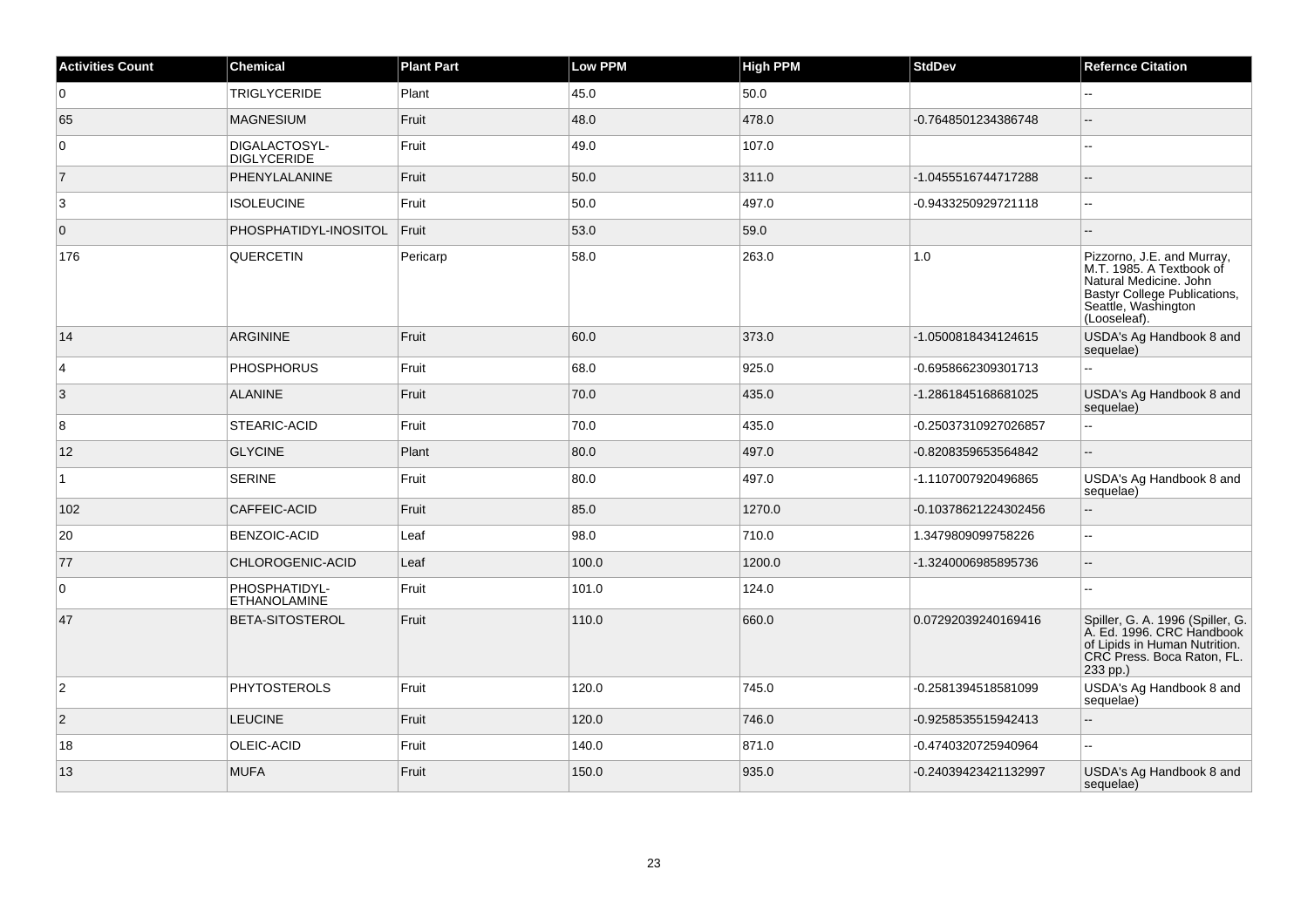| <b>Activities Count</b> | <b>Chemical</b>      | <b>Plant Part</b>      | <b>Low PPM</b> | <b>High PPM</b> | <b>StdDev</b>        | <b>Refernce Citation</b>                                                                         |
|-------------------------|----------------------|------------------------|----------------|-----------------|----------------------|--------------------------------------------------------------------------------------------------|
| 38                      | (-)-EPICATECHIN      | Leaf                   | 150.0          | 900.0           | -0.6820874109972213  | шш.                                                                                              |
| $\overline{1}$          | PROCYANIDIN-B-2      | Leaf                   | 150.0          | 900.0           | 0.999999999999998    | ۵.                                                                                               |
| 8                       | <b>GLUTAMIC-ACID</b> | Fruit                  | 156.0          | 1244.0          | -0.9333642189445454  | Щ,                                                                                               |
| 15                      | ALPHA-LINOLENIC-ACID | Fruit                  | 180.0          | 1120.0          | -0.6452626880371877  | ш,                                                                                               |
| $\overline{2}$          | PHOSPHATIDYL-CHOLINE | Fruit                  | 189.0          | 214.0           |                      |                                                                                                  |
| $\overline{3}$          | ASPARTIC-ACID        | Fruit                  | 210.0          | 2115.0          | -1.056731649443471   | USDA's Ag Handbook 8 and<br>sequelae)                                                            |
| $\overline{0}$          | AMMONIA(NH3)         | <b>Fruit Epidermis</b> | 235.0          | 1029.0          |                      | Щ,                                                                                               |
| $\overline{0}$          | <b>NITROGEN</b>      | Fruit                  | 280.0          | 4000.0          | -0.7448119387296798  | <b>ACTA AGRIC SCAND</b><br>SUPPL 22: 1980                                                        |
| 9                       | <b>PHLORETIN</b>     | Leaf                   | 300.0          | 11000.0         |                      |                                                                                                  |
| 13                      | PALMITIC-ACID        | Fruit                  | 480.0          | 2986.0          | -0.31904990505316816 |                                                                                                  |
| 0                       | <b>SFA</b>           | Fruit                  | 580.0          | 3610.0          | -0.29989489934752117 | USDA's Ag Handbook 8 and<br>sequelae)                                                            |
| 44                      | <b>QUERCITRIN</b>    | Leaf                   | 600.0          | 9015.0          | 1.7298124819748746   | $-$                                                                                              |
| 0                       | PHYTATE              | Fruit                  | 630.0          | 4040.0          | -0.2108482779177121  | шш.                                                                                              |
| $\overline{0}$          | LINOLENIC-ACID       | Fruit                  | 870.0          | 5411.0          | -0.1866295815550338  | L.                                                                                               |
| $\overline{4}$          | <b>PUFA</b>          | Fruit                  | 1050.0         | 6535.0          | -0.3716987814442892  | USDA's Ag Handbook 8 and<br>sequelae)                                                            |
| $\overline{0}$          | <b>PHENOLICS</b>     | Plant                  | 1100.0         | 3400.0          | $-1.0$               |                                                                                                  |
| 14                      | <b>POTASSIUM</b>     | Fruit                  | 1110.0         | 12140.0         | -0.5110685274797335  | $\overline{\phantom{a}}$                                                                         |
| 24                      | <b>PECTIN</b>        | Fruit                  | 1400.0         | 66585.0         | 0.16029071562128944  | $\overline{a}$                                                                                   |
| 0                       | <b>PROTEIN</b>       | Fruit                  | 1870.0         | 12800.0         | -1.2962859772396575  | Pedersen, M. 1987.<br>Nutritional Herbology.<br>Pederson Publishing.<br>Bountiful, Utah. 377 pp. |
| $\overline{0}$          | ASH                  | Fruit                  | 2300.0         | 43000.0         | -0.3538278176314037  |                                                                                                  |
| 0                       | <b>FAT</b>           | Fruit                  | 3210.0         | 34200.0         | -0.3800352407430785  | шш.                                                                                              |
| 15                      | <b>FIBER</b>         | Fruit                  | 5200.0         | 49636.0         | -0.8685372806832163  | USDA's Ag Handbook 8 and<br>sequelae)                                                            |
| 8                       | AMYGDALIN            | Seed                   | 6000.0         | 13800.0         | -0.8422024808761887  | L.                                                                                               |
| $\overline{7}$          | <b>GLUCOSE</b>       | Fruit                  | 17200.0        | 18200.0         | -0.7019443383136035  | ۵.                                                                                               |
| 14                      | <b>SUCROSE</b>       | Fruit                  | 24000.0        | 36200.0         | -0.49014841841433165 | 44                                                                                               |